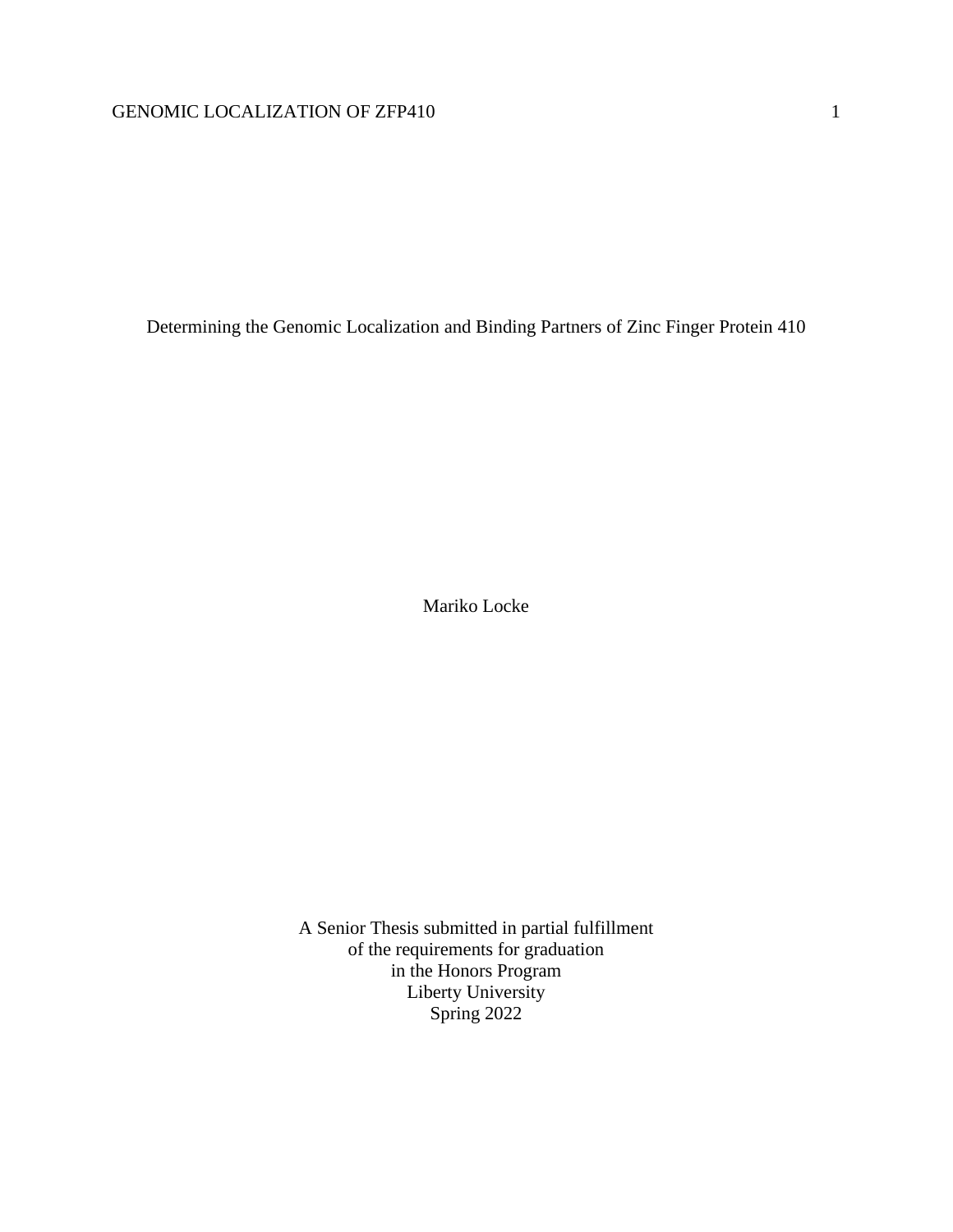Acceptance of Senior Honors Thesis

This Senior Honors Thesis is accepted in partial fulfillment of the requirements for graduation from the Honors Program of Liberty University.

> Gary D. Isaacs, Ph.D. Thesis Chair

\_\_\_\_\_\_\_\_\_\_\_\_\_\_\_\_\_\_\_\_\_\_\_\_\_\_\_

Jeremiah Winter, Ph.D. Committee Member

\_\_\_\_\_\_\_\_\_\_\_\_\_\_\_\_\_\_\_\_\_\_\_\_\_\_\_

Christopher Nelson, M.F.A. Assistant Honors Director

\_\_\_\_\_\_\_\_\_\_\_\_\_\_\_\_\_\_\_\_\_\_\_\_\_\_\_

\_\_\_\_\_\_\_\_\_\_\_\_\_\_\_\_\_\_\_\_\_\_\_\_\_\_\_ Date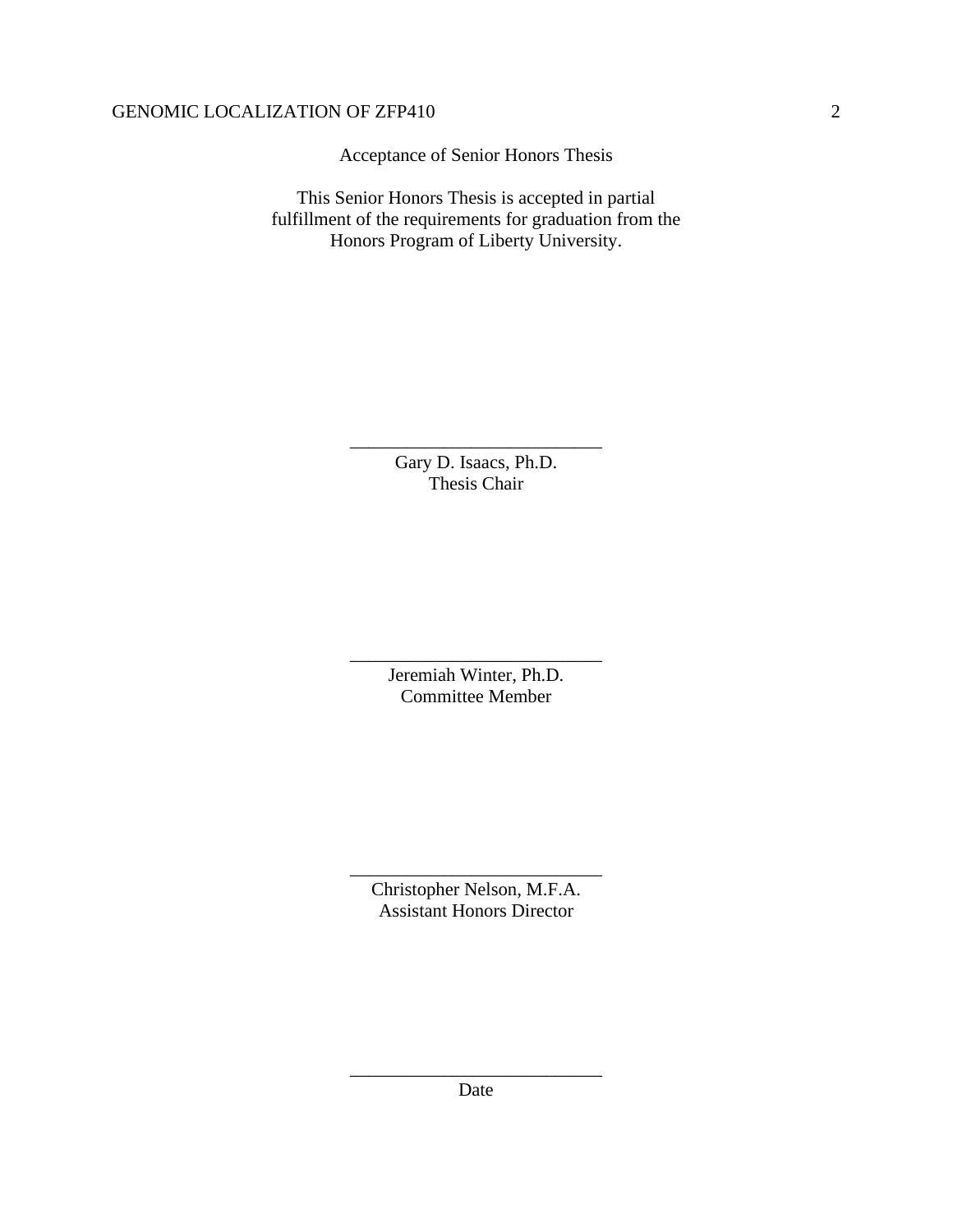## **Abstract**

The results of a folate deficiency study affecting cognition in mice suggested the altered genes may be controlled by a transcription factor known as Zinc Finger Protein 410 (Zfp410). Due to a lack of literature on Zfp410's interacting proteins and DNA-binding location, our study aims to further elucidate the role Zfp410 plays in affecting cognition. A custom antibody was used to determine the Zfp410 isoforms present in mouse and rat brains. Moreover, the antibody was used to determine the binding partners of Zfp410 in the brain and locate specific genomic regions/sequences with which it associates in vivo. These results may further elucidate the molecular pathways of Zfp410 in relation to cognition and learning.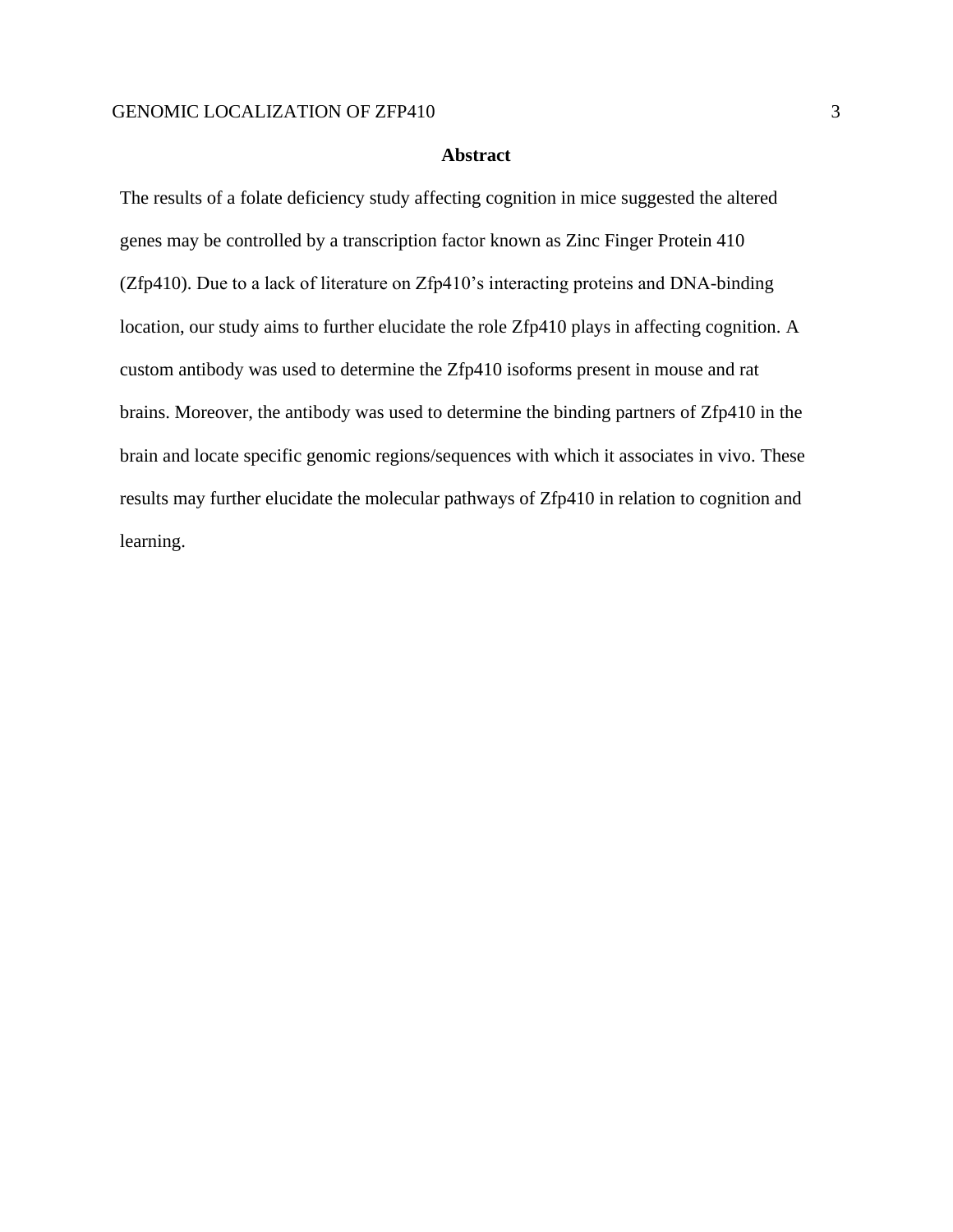# **Determining the Genomic Localization and Binding Partners of Zinc Finger Protein 410 Background**

Vitamin B9, or folic acid, has been recognized as an important factor that contributes to increasing DNA stability and is the limiting reagent for the formation of the primary methylating agent in the S-adenosylmethionisne (SAM) cycle (Bailey & Gregory, 1999; Abbasi et al., 2018; Crider et al., 2012). Previous studies have identified folic acid to be a crucial cofactor in amino acid metabolism. B vitamins serve as a cofactor for homocysteine and aid in the conversion of homocysteine to the amino acid methionine, which perpetuates the SAM cycle (Bailey  $\&$ Gregory, 1999). Studies in humans have found that folate deficiencies led to increased levels of homocysteine, resulting in cognitive deficits related to memory, learning, and visual spatial pathways (Fenech, 2012; Kim et al, 2010). Folic acid has been also identified to be heavily involved in altering gene expression, specifically by gene methylation (Fenech, 2012; Milman, 2012; Crider et al., 2012).

Gene methylation is associated with the repression of a gene, preventing transcription and the subsequent proteins from being made. This mechanism is done by the act of DNA methyltransferase enzymes, and it occurs at cytosine residues (Salbaum & Kappen, 2012). The targeted cytosines are typically followed by a guanosine, known as CpG sites, and regions within the genome that contains large stretches of these bases are named CpG islands. Promoters for housekeeping genes may be typically found in these CpG islands, which typically remain unmethylated (Moore et al, 2013). DNA methylation inhibits promoters from recruiting transcription factors which leads to gene silencing. While this may be important for regulating diseases; several studies have found DNA methylation to be crucial during development and cell differentiation (Salbaum & Kappen, 2012). In addition, DNA methylation may also be the cause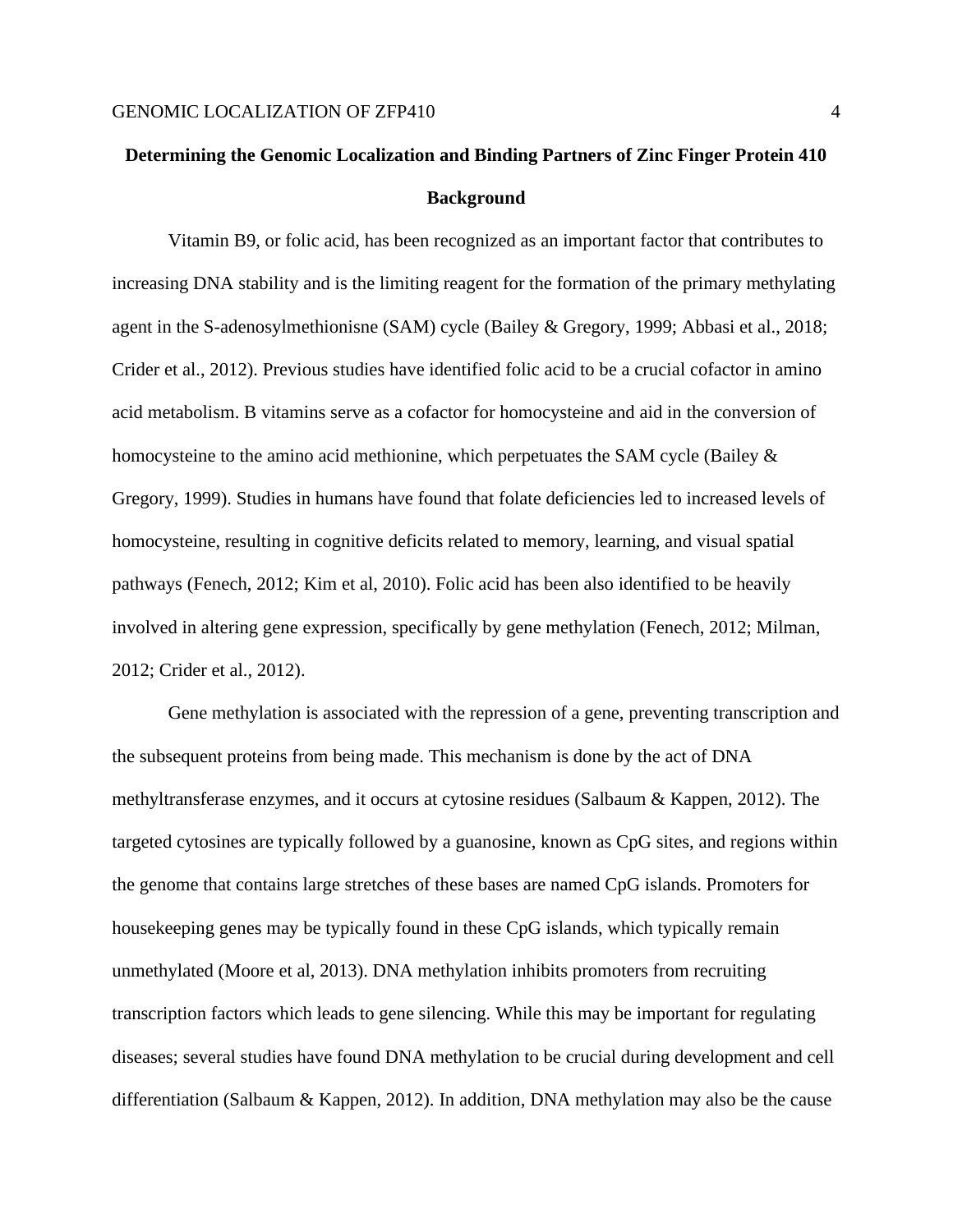of diseases, such as cancer, if oncogenes can be transcribed in an unregulated manner. In contrast, hypermethylation of tumor suppressor genes also produce cancer by inhibiting the regulators of the oncogenes (Mahmoud & Ali, 2019).

With this knowledge in mind, the aim of the previous study in our lab was to determine if folic acid altered gene expression in mice (Lawton et al., 2020). It was observed that diets lacking folic acid led to cognitive defects in mice with corresponding altered gene expression (Lawton et al., 2020). The genes with altered expression were analyzed using bioinformatics analysis and suggested two transcription factors, proteins that regulate gene expression, may control the expression of these altered genes (**Figure 1**). The two candidates were MafB and Zinc Finger Protein 410 (Zfp410), and bioinformatics analysis provided a putative binding motif for each transcription factor (**Figure 1**). While MafB is a well-known transcription factor that plays a role in regulating the anti-inflammatory and proliferation response in microglia, Zfp410 may play a more prominent role in neuronal cells. Zfp410 has been identified as a transcription factor, but the literature lacks what function it has in the brain or which genes it may regulate (Vinjamur et al., 2021; Lee & Young, 2013; Tanigawa et al., 2019). Previous studies have shown that Zfp410 has been linked with cognitive deficits in mice and young adults but have not reported where it can be found on DNA or which proteins it may interact with (Lawton et al., 2020). Although in our previous study, the expression of Zfp410 was revealed to not be regulated by folic acid, the data suggests that folic acid plays a role in regulating transcription of these genes in a diet-dependent manner (Lawton et al., 2020; Salbaum & Kappen, 2012; Ulrich, 2005). Zfp410, although not expressed in a folate-dependent manner might still be regulating gene expression in a folate-dependent mechanism that affects its ability to form complexes with other proteins or DNA.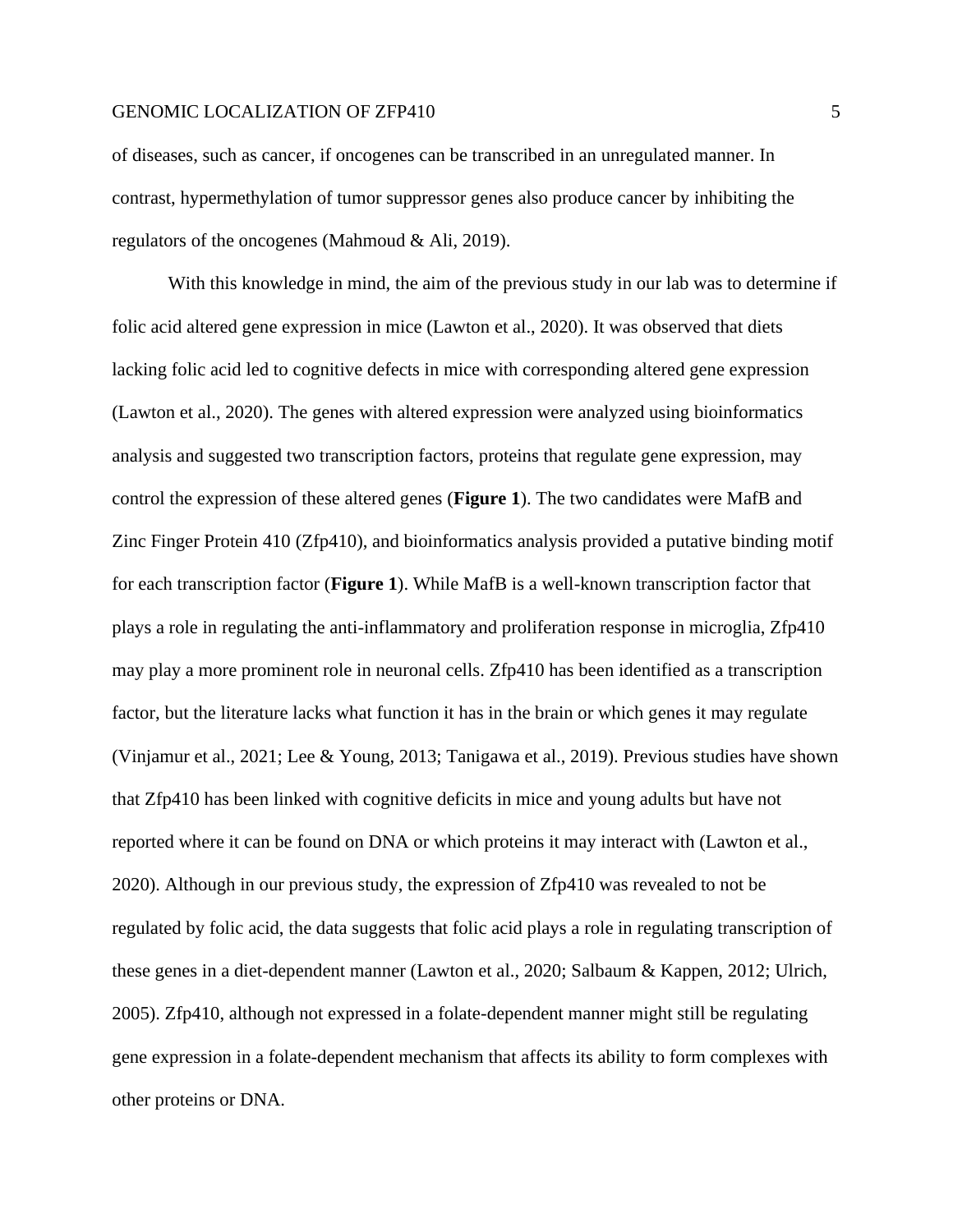#### **Figure 1**

| Motif | Position Weight Matrix | Type       | Value   | $\%$<br>Target | $\%$<br><b>BG</b> | Fold | Match / Detail           |
|-------|------------------------|------------|---------|----------------|-------------------|------|--------------------------|
| 1.    |                        | de<br>novo | $1e-12$ | 5.54           | 0.31              | 17.9 | MafB<br>Homer $(0.591)$  |
| 2.    |                        | de<br>novo | $1e-12$ | 6.27           | 0.49              | 12.8 | Zfp410<br>Jaspar (0.643) |

*Position weight matrix showing putative binding site of murine Zfp410 and MafB*

*Note*. Through bioinformatics analysis tools a putative binding site for Zfp410 and MafB were identified using the mouse genome. Used with permission from Lawton et al. (2020). Folate-Dependent Cognitive Impairment Associated With Specific Gene Networks in the Adult Mouse Hippocampus. *Frontiers in Nutrition* 7, 574730. https://doi:10.3389/fnut.2020.574730.

Since the function of Zfp410 and the mechanisms as to how it might control gene expression has not been identified, the aim of this study was to determine which proteins Zfp410 interacts with and identify where the transcription factor binds to DNA in the brain. To study the role Zfp410 plays in cognitive pathways, we decided to switch models from folate deficient mice to methotrexate injected rats to observe the cognitive deficient behavior in the interest of time and a more cost-efficient manner. Methotrexate acts as a folate inhibitor of an enzyme in the SAM cycle and prevents the conversion of homocysteine to methionine (McGrattan et al., 2018). This process makes a product known as S-adenosylmethionine, which is involved in methylation of proteins, DNA, and small molecules in the brain. While DNA methylation may be important for the regulation of genes, methylation of neurotransmitters allows for transport and conversion of chemicals to other neurotransmitters.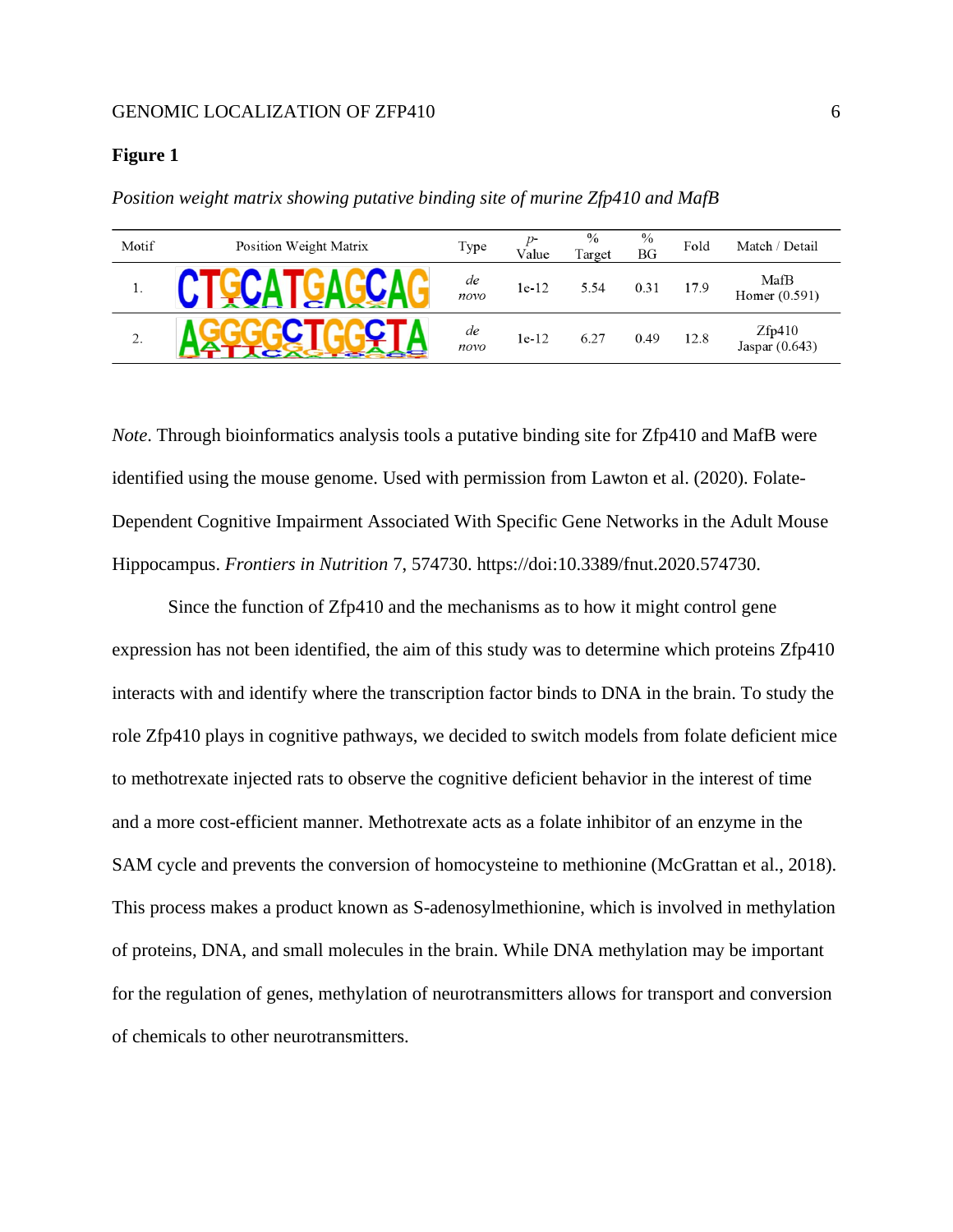Like folate deficient diets, methotrexate injection (folate inhibition) results in a cognitive deficiency in rat models (Lawton et al., 2020; Fardell et al., 2010). A study on rheumatoid arthritis patients where a low dosage of methotrexate was used as a treatment has correlated elevated levels of homocysteine with reduced cognitive function, commonly referred to as "brain fog" after rheumatoid arthritis treatment or chemotherapy (van Ede et al., 2002).

While Zfp410 has been implicated to be involved in the process of cognition and learning, it is not clear how this transcription factor influences the outcomes of cognitive deficiency and what pathways its involved in. Our study is centered around the interacting proteins and the DNA binding sites of this transcription factor within the rat genome. The identification of these regions may further describe molecular pathways involved in cognition and learning as well as implicate other protein factors that play important roles in cognitive pathways.

# **Aim 1: Characterization of the Custom Polyclonal Zfp410 Antibody Overview**

Since Zfp410 lacks an abundance of commercially available antibodies, previous work on this project included purchasing the coding DNA of the 39 kDa mouse isoform of Zfp410 to overexpress and purify Zfp410 from *E. coli* for antibody production*.* Once a sufficient amount of recombinant protein had been purified, it was sent to the Pocono Rabbit Farm and Laboratory to make a custom polyclonal antibody by injecting some of the purified protein into a rabbit. A preimmune serum sample from the rabbit was received for future experimentation and was later used as a negative control. After 5 injections, the custom antibody serum from the rabbit was received. Once obtained, the antibody needed to be characterized using sodium dodecyl sulfate polyacrylamide gel electrophoresis (SDS-PAGE) followed by western blotting to determine if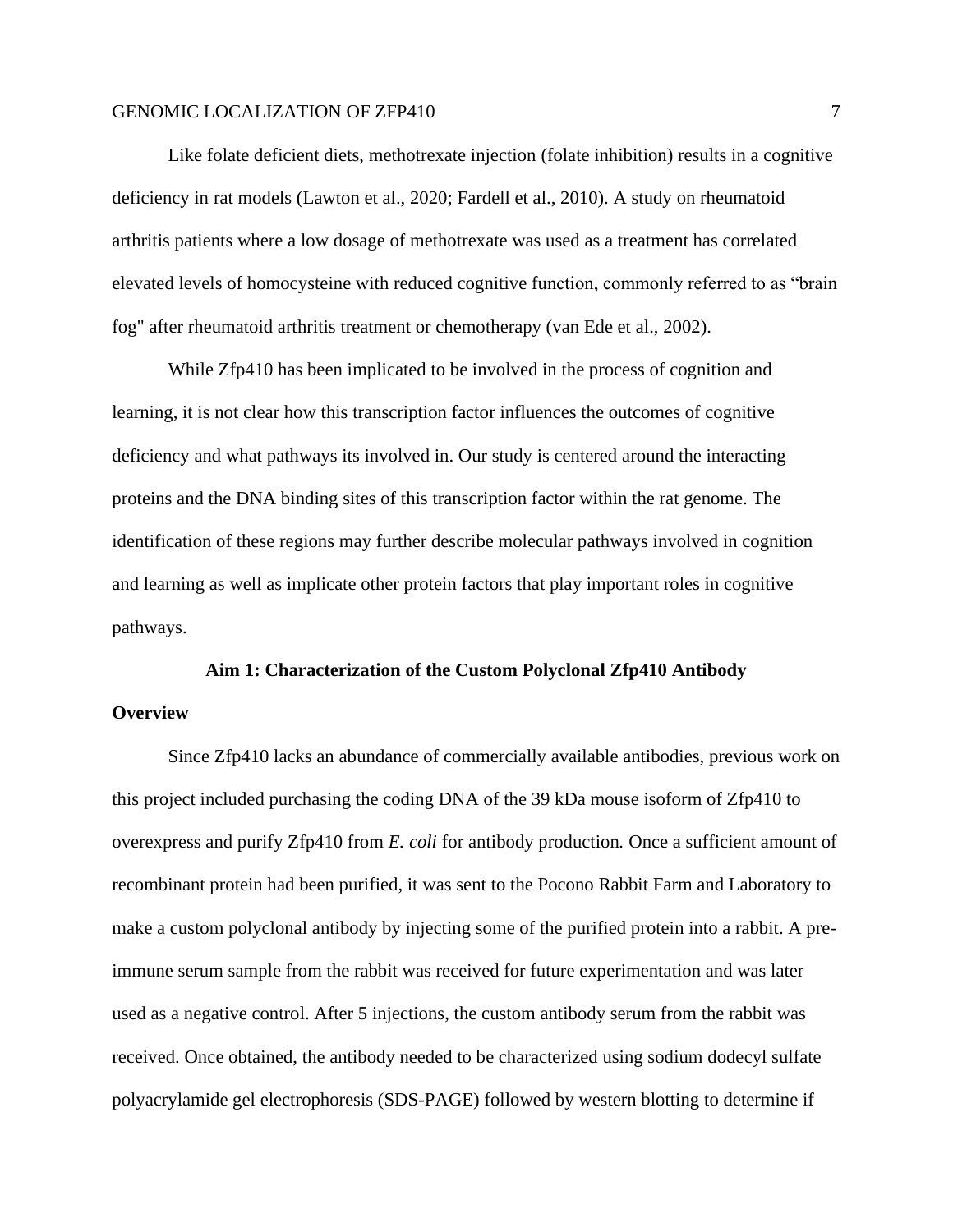specific antibodies had been made. SDS-PAGE gels are used for separating proteins according to their molecular weight with a range of 5-250 kDa and utilizing polyacrylamide as the gel matrix. Sodium dodecyl sulfate (SDS) is an ionic detergent that disrupts cell membranes and is used to denature proteins for separation. Once separated, the proteins are transferred to a membrane which allows for binding of the antibody. To prevent non-specific binding, the membrane is blocked using non-fat dry milk, allowing the milk proteins to cover non-specific regions of the membrane. The western blot technique allows a specific protein to be identified using an antibody that is specific to the protein of interest, such as Zfp410. Once the Zfp40 antibody was characterized and we confirmed the presence of Zfp410 in various extracts, our antibody could be used to accomplish the aims of the study.

#### **Methods: Extract Preparation and Western Blot**

About 150mg of frozen (-80°C) female rat brain tissue was placed in a chilled 15mL Potter-Elvehjem homogenizer and dounced 20 times on ice in 1mL of lysis buffer (25mM Tris-HCl pH 7.4, 150mM NaCl, 1mM EDTA, 1% NP-40, 5% glycerol, and 1 protease inhibitor tablet per 10 mLs added at the time of use). After 15 minutes of centrifugation in a chilled centrifuge at 15,000 rpm, the supernatant was moved to a fresh 1.5 mL tube and the pellet was discarded. The supernatant was stored in a -80°C freezer for future use.

A 6% SDS-PAGE gel was prepared using 6% polyacrylamide 1:38, 2mLs of 4X lower buffer (1.5M Tris Base, 0.4% sodium dodecyl sulfate, pH adjusted to 8.8) brought to 8mLs with reverse osmosis (RO) water. After several inversions of the tube, 45μL of 10% ammonium persulfate (APS) and 12μL of TEMED (tetramethylethylenediamine) were added to the tube. After mixing quickly, the solution was added to the gel apparatus using a 1 mL disposable transfer pipette. Any bubbles at the top of the interface were removed by adding a few drops of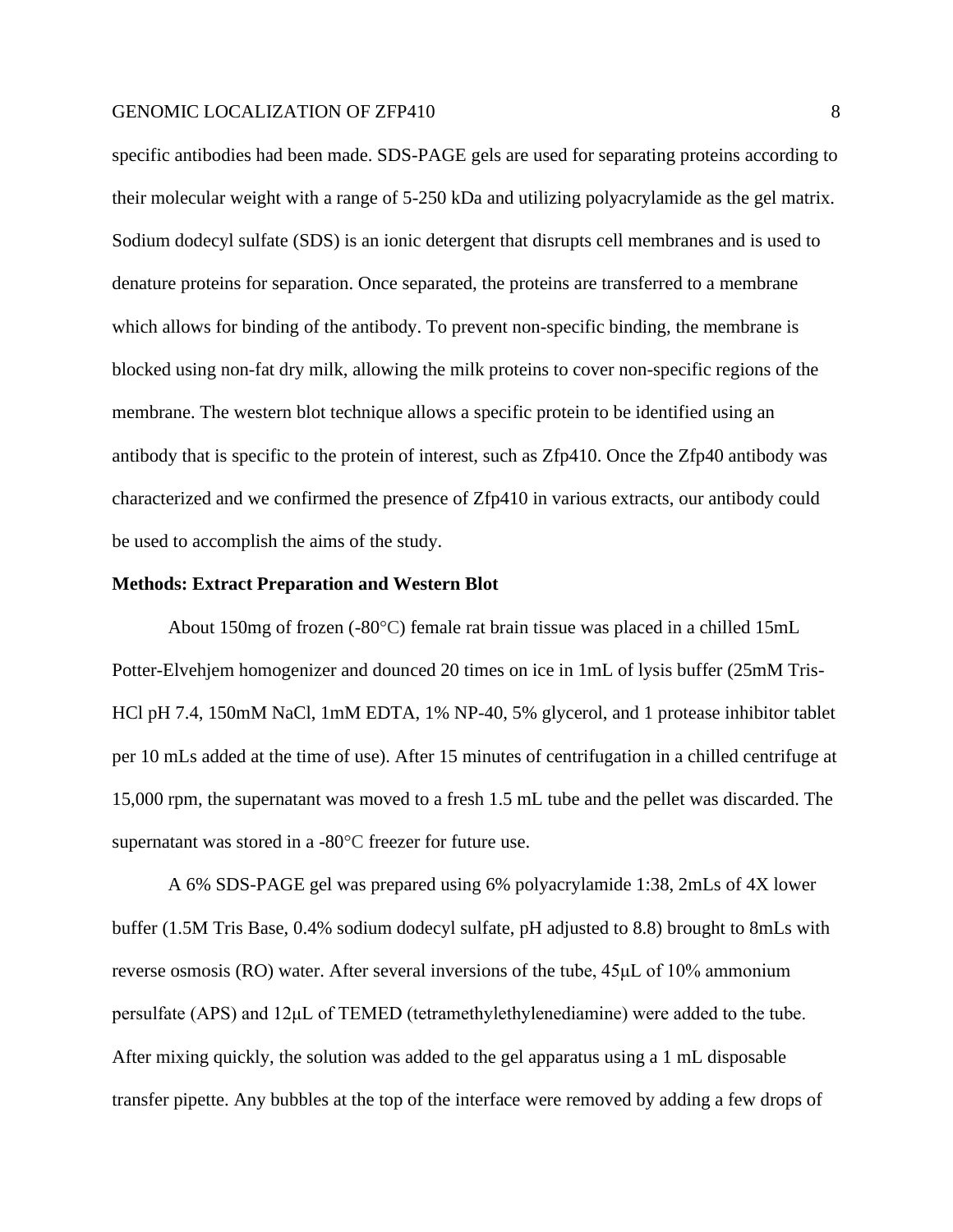water-saturated butanol. While solidifying, the upper gel consisted of 3% polyacrylamide (1:38 ratio of bis:acrylamide), 2mLs of upper buffer (500mM Tris Base, 0.4% SDS, adjusted pH to 6.8) brought to 5mLs with RO water. After pouring off the butanol once the lower gel was solidified, 30μL of 10% APS and 8μL of TEMED were added to the upper gel tube and mixed quickly. A clean 1mL disposable transfer pipette was used to add the upper gel solution on top of the solidified lower gel, filling the gel apparatus until it reached the top. A 10-well comb was added immediately after, and the solution was allowed to solidify. Once the gel was fully solidified, the comb was removed, and the gel was prepared to run. The gels were removed and placed in the SDS-PAGE running apparatus. After 200mLs of 1X SDS running buffer (192mM glycine, 25mMTris base, 0.1% SDS) was added to the middle chamber of the running apparatus, 500mLs of the running buffer was added to the outer chamber of the system. The rat brain extract was prepared for SDS-PAGE by centrifugation in a chilled centrifuge for 10 minutes at 15,000 rpm. After 10μL of the supernatant was removed to a new tube, 10μL of 2x Laemmli sample buffer was added, and boiled for 4 minutes in a heat block at 100°C. This process was repeated for the HeLa cytoplasmic extract, along with the mouse brain extracts previously prepared as mentioned above. After 2μL of protein ladder was added to the first well, 10μL of each sample was loaded into separate wells adjacent to one another, and the power system turned on. The gel ran at 23mA for 30 minutes, followed by 35mA for 45 minutes. After the gel finished running, it was transferred to the western blot apparatus. A transfer sandwich was constructed with the gel and nitrocellulose membrane oriented properly while soaking in ~600mLs of 1x transfer buffer (25mM Tris base, 192mM glycine, and 20% methanol). Once completed, the transfer sandwich was placed in the western blot transfer apparatus and ran for 1 hour at 400mA. After the transfer was completed, the membrane was incubated in 3% dry milk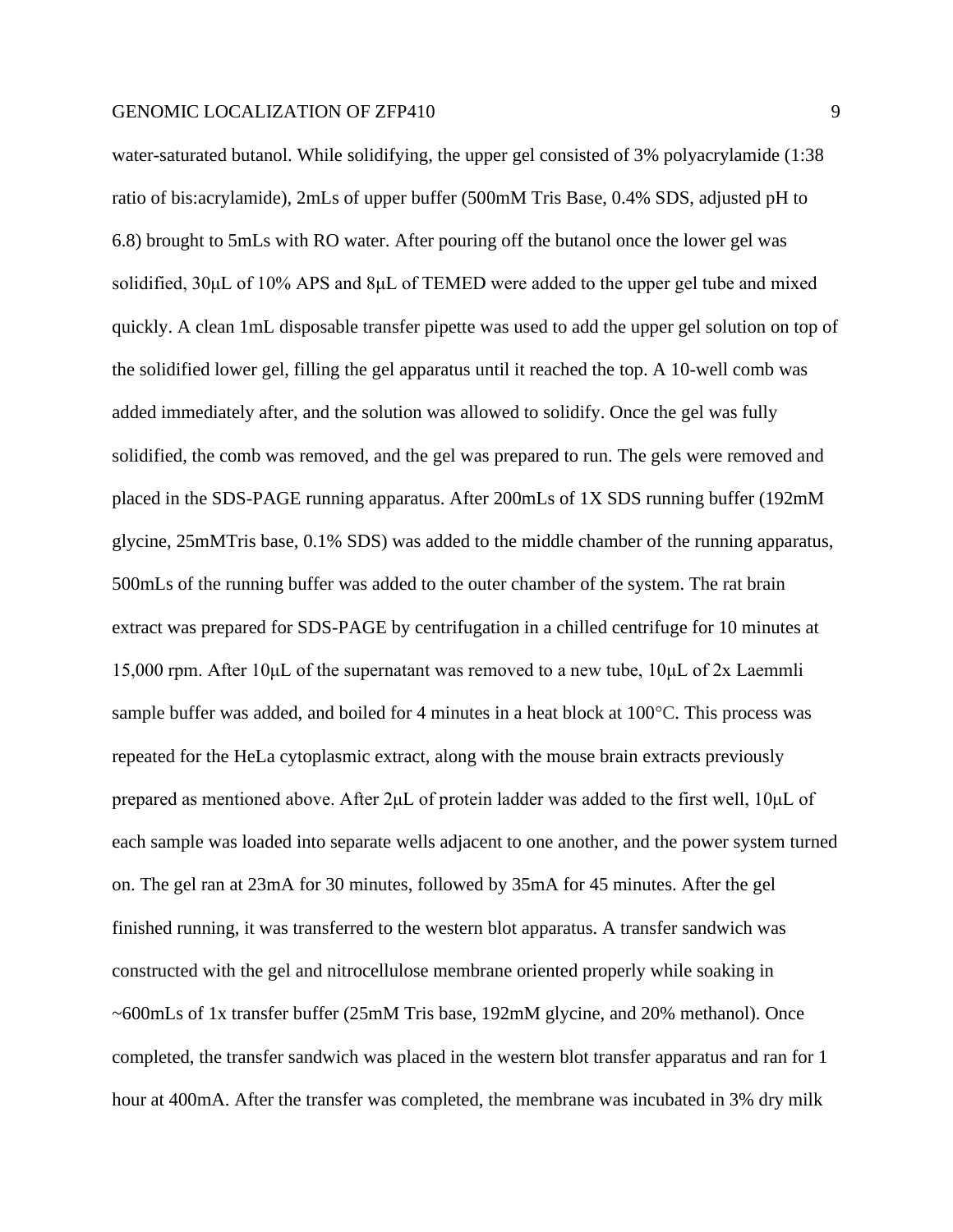blocking solution (3g non-fat dry milk in 100mLs of Tris-buffered saline with Tween 20[TBS-T]) overnight while rocking at room temperature. After pouring out the blocking solution, the membrane was rinsed with ~50mLs of TBS-T (20mM Tris, 150mM NaCl, 0.05% Tween 20) for 3 minutes and a total of 3 washes. The membrane was incubated with the primary antibody (1:2,000 dilution in a 1% blocking solution) for 2 hours at 4°C while rocking. After 3 washes with TBS-T for 3 minutes, the membrane was incubated with the secondary antibody  $(1:20,000)$ dilution in a 1% blocking solution) for 1 hour at room temperature. After 3 more subsequent washes with TBS-T for 3 minutes, the membrane was visualized at 700 nm using the *Li-COR* UV spectrometer.

## **Results**

The resulting image from the western blot demonstrated Zfp410 was detected by the custom antibody in several extracts previously prepared from cancer cells (HeLa cytoplasmic extract), mouse cerebellum, prefrontal cortex, hippocampus, and rat brain (**Figure 2**). This also demonstrates our polyclonal antibody can be used to identify Zfp410 in multiple species, even though the antibody was generated against a purified mouse isoform of Zfp410. Several extracts were tested to observe which tissues Zfp410 was in, notably the whole rat brain which was used in future experimentation. Bands above 37 kDa suggested the antibody detected other isoforms of Zfp410 or Zfp410-like proteins (52 and 100 kDa respectively). The 52 kDa isoform of Zfp410 has been reported to be found in both human and rats, but not previously reported in mice. While the protein ladder shows an approximate molecular weight, mass spectrometry may be necessary to determine if the band a little higher than 50 kDa is truly the 52 kDa isoform of Zfp410.

Throughout all extracts, a band can be seen at  $\sim$ 75 kDa though no isoform of Zfp410 has been identified at this molecular weight. A study reported that Zfp410 may be able to be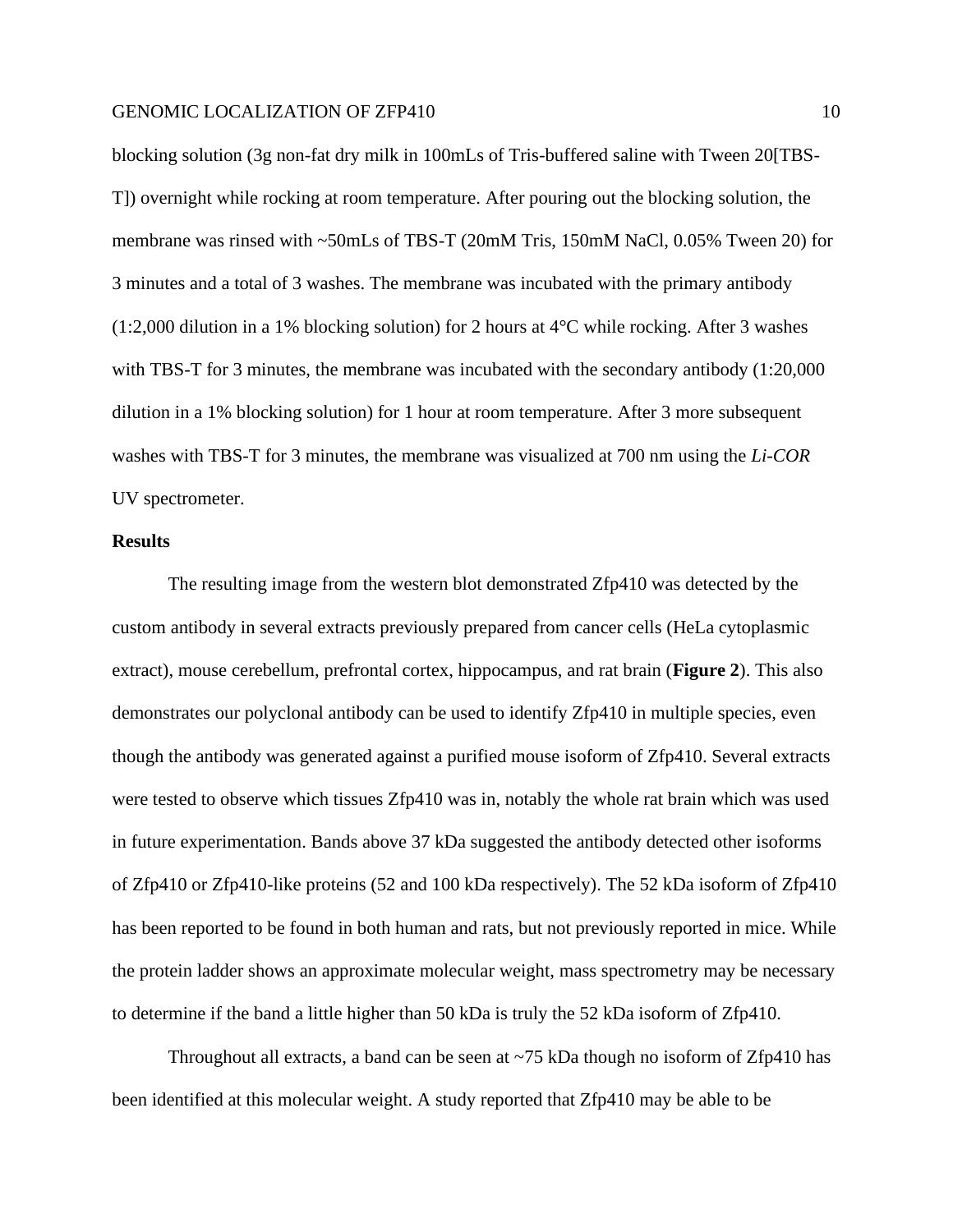sumyolated, which is a chemical modification that has been identified to increase the half-life of proteins or may aid in the repair of damaged DNA (Benanti et al., 2002). Proteins that have been sumoylated have been reported to run about 20-25 kDa higher, adding to their molecular weight. If the 52 kDa isoform of Zfp410 is sumoylated, it would be reasonable to suggest that the 75 kDa band could be a sumoylated version of Zfp410. While this was not part of the aims of the study, if Zfp410 can be modified in such a way this may further elucidate the role it plays in cognitive and molecular pathways.

#### **Figure 2**

*Western blot showing Zfp410 in various extracts*



*Note*. A western blot was performed using extracts from a human cancer cell line, brain tissue obtained from mice and rats. Figure by Mariko Locke.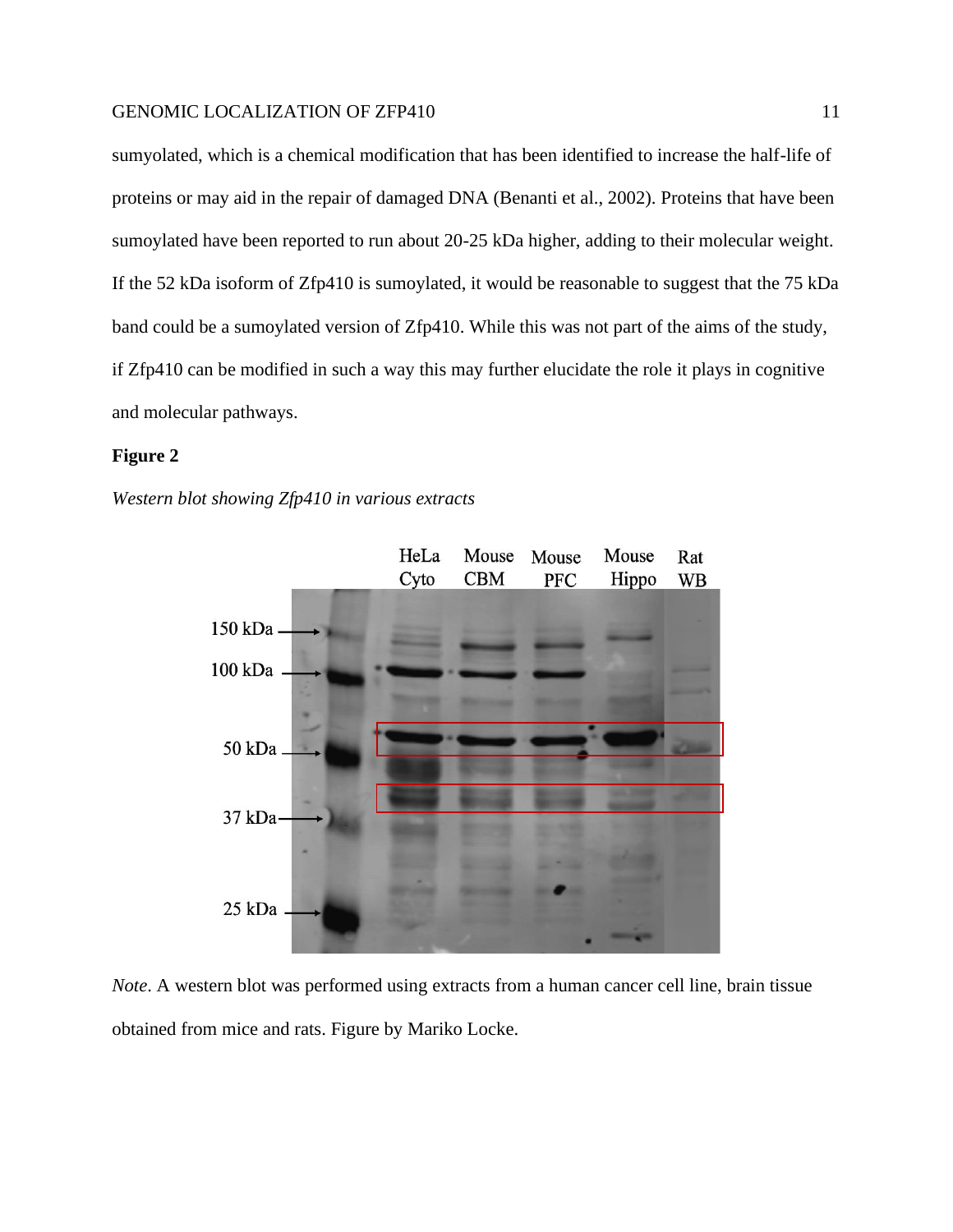## **Aim 2: Identification of Potential Zfp410 Binding Partners**

## **Overview**

After the polyclonal antibody had been characterized, it was ready to be used in identifying Zfp410 interacting proteins from rat brain extracts. The co-immunoprecipitation (Co-IP) assay utilizes an agarose resin that is specific to the antibody species, in this case Protein A agarose beads were used to bind antibodies generated from a rabbit (Bergmann-Leitner et al., 2008). Using our antibody, we formed a protein complex that binds to Zfp410 and pulls any interacting proteins attached to it out of solution. After a series of washes to remove non-specific proteins bound to the resin, the protein complex containing Zfp410 and its binding partners were separated from the beads using a high salt buffer containing dithiothreitol (DTT), a reducing agent to sever the linkage to the resin (Sousa et al., 2011). Once the protein complex was isolated, SDS-PAGE was used in tandem with the western blot assay and silver stain analysis to visualize and identify potential binding partners of Zfp410. Western blots identify a specific protein, in this case all isoforms of Zfp410 were observed. Conversely, silver stain analysis is a highly sensitive technique that provides a way to visually analyze all protein bands that were pulled out of solution (Hempelmann & Krafts, 2017). Together these techniques allowed us to get a visual representation of the isolated Zfp410 complex and determine which proteins could be potential Zfp410 interacting proteins. After looking over the images, we chose a band we thought might be an interacting protein. We then utilized tandem mass spectrometry, a technique used to determine the identity of an unknown protein using mass spectrometry, along with a compound library that matched the fragmentation patterns to known proteins. From this data, we were able to purchase commercially available antibodies for each respective candidate and confirmed them via western blot.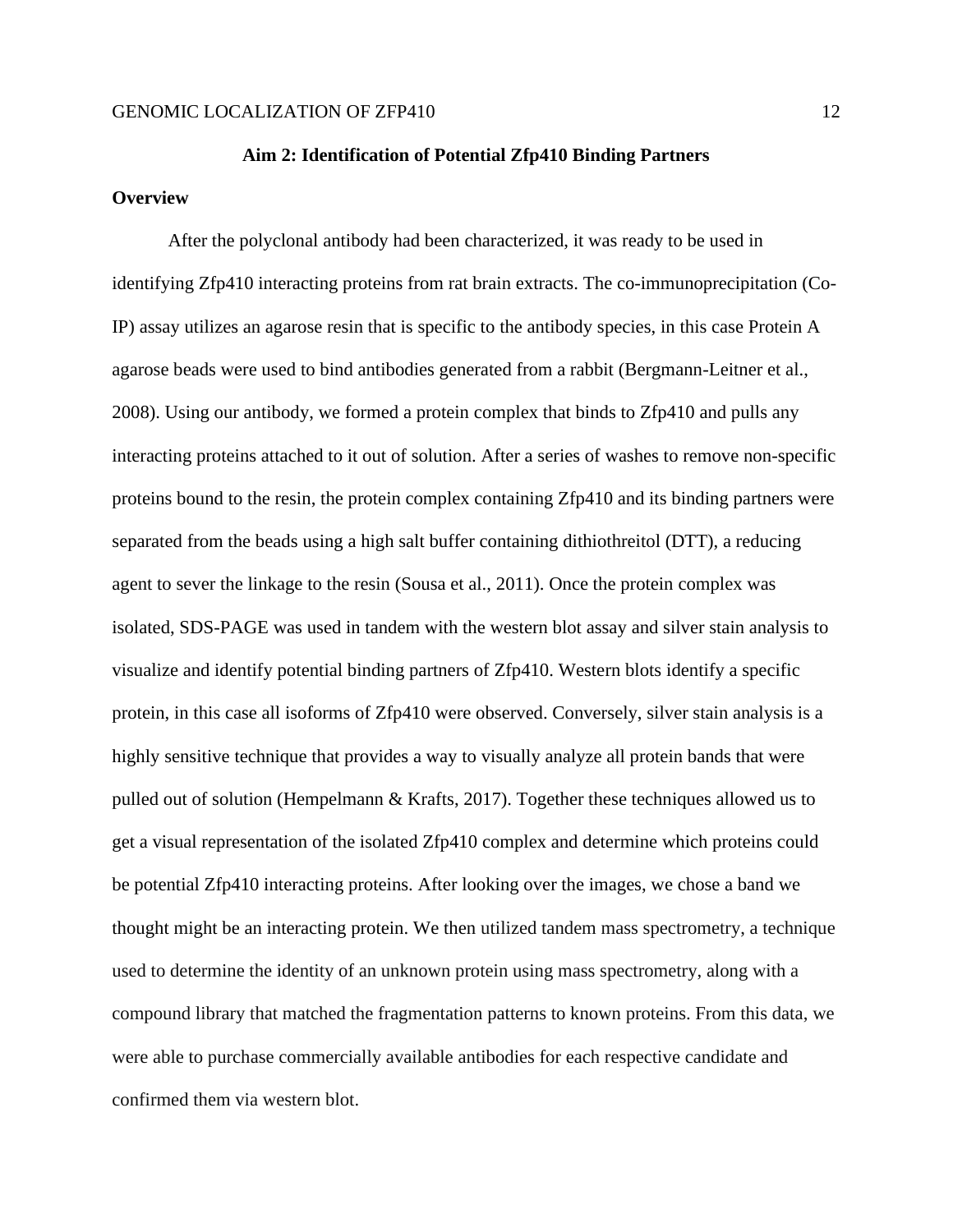#### **Methods: Co-Immunoprecipitation, Silver Stain, and Western Blot Analysis**

The ethanol-preserved Protein A agarose resin was prepared by taking 100μL and spinning at 3,000 rpm for 2 minutes. The ethanol was removed carefully by pipetting and 50μL of Co-IP wash buffer (20mM Tris pH 7.5, 150mM NaCl, 1.5mM  $MgCl_2$ , 0.2mM EDTA, 10% glycerol, 0.2% NP-40) was added to resuspend the resin. This step was repeated twice, centrifuging at 3,000 rpm between each addition of wash buffer to ensure ethanol was removed from the resin. 10μL of 10mg/mL bovine serum albumin (BSA) was added to the resuspended resin and allowed to equilibrate on a rocker for 1 hour at 4°C. After blocking, the resin was rinsed with 1mL of wash buffer and spun at 3,000 rpm for 2 minutes. The supernatant was discarded, and the resin was rinsed a total of 2 times before resuspending with 50μL of wash buffer. Once a 50/50 slurry was made, 40μL of resin was transferred to each tube. 32μL of the appropriate antibody was added to the correspondingly labeled tube. Once the antibodies were added, the tubes were collected and incubated at  $4^{\circ}$ C for 4 hours while rocking. After incubation, the resin was rinsed with 1mL wash buffer followed by centrifugation for 2 minutes at 3,000 rpm. A total of two washes were completed for each tube. An extract mixture was prepared by mixing 210μL of the previously prepared rat brain extract with 420μL of wash buffer to dilute the extract. 300μL of the extract mixture was put into each tube, and overnight incubation at 4°C allowed sufficient time for binding interactions to occur between the antibody and Zfp410 complex. After incubation, the resin was rinsed 2 times with 1mL of wash buffer and centrifugation at 3,000 rpm for 2 minutes between each wash. After the final wash, the supernatant was discarded and 30μL of elution buffer (20mM Tris pH 7.5, 500mM NaCl, 1.5mM MgCl<sub>2</sub>, 0.2mM EDTA, 20% glycerol, and 50mM DTT added at time of use) was added to each tube. After a 5 minute incubation followed by mixing with gentle flicking, the resin was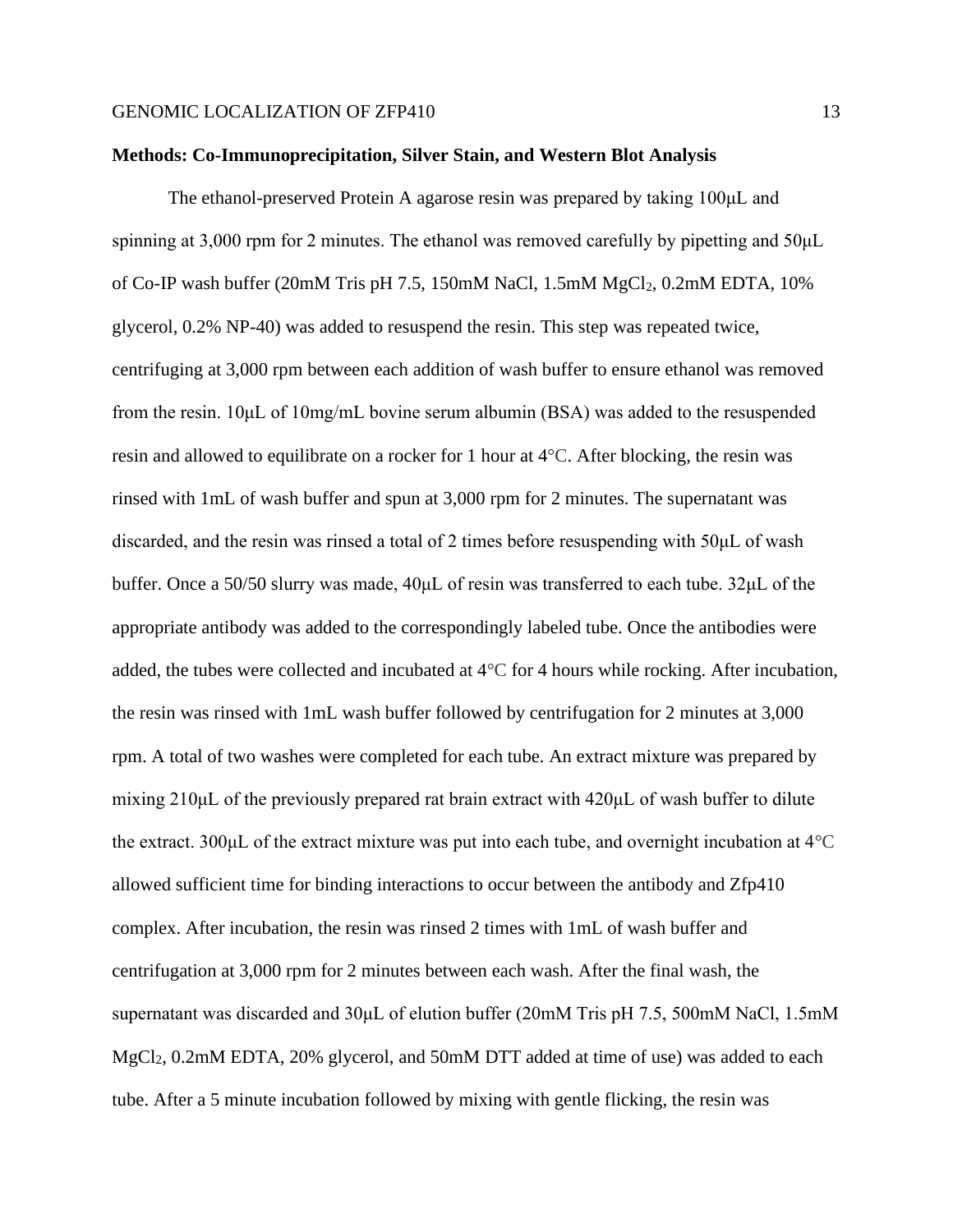centrifuged at 15,000 rpm for 2 minutes. The supernatant from each tube was collected and moved to a fresh, appropriately labeled tube and 10uL of 4x sample buffer (250mM Tris pH 7.5, 40% glycerol, 0.04% bromophenol blue, 4% SDS, and 588mM β-mercaptoethanol) was added. After mixing, the tubes were stored at -20°C for future use.

An SDS-PAGE gel was prepared as mentioned previously, and once solidified, 2μL of protein ladder was loaded. Next to it, 15μL of each sample was loaded into separate wells of the gel. Electrophoresis began at 23mA for 30 minutes, then increased to 35mA for 45 minutes until the dye front reached the bottom of the gel. Prior to the electrophoresis run finishing, 100mLs of 10% SDS was added to a clean Pyrex dish and sat for 10 minutes before rinsing the container with copious amounts of running water. After electrophoresis was finished, one gel was transferred to the clean glass container and 300mLs of 50% methanol was added. The other gel was used for western blot and the western blot protocol was followed as listed previously. The glass container was placed on a rocker for 30 minutes at room temperature. After rocking, the solution was discarded and 300mLs of 5% methanol was added to the container and placed on the rocker. After 10 minutes, the solution was discarded, and the gel was rinsed with 50mLs of RO water 3 times. A solution containing 5μM DTT in 100mLs RO water was added to the container and placed on a rocker for 20 minutes. After the solution was discarded, 100mLs of 0.1% AgNO<sup>3</sup> was added to the container and placed on the rocker for 20 minutes. A developing solution was prepared by mixing 200mLs of sodium carbonate and 89μL of 37% formalin. After the solution in the container was discarded, the gel was rinsed with 100mLs of RO water and discarded. This was followed by two washes (50mLs each) with the developing solution. The solution from the container was discarded in an appropriately labeled container for safe disposal at a later time. The remaining 100mLs of developing solution was transferred to the container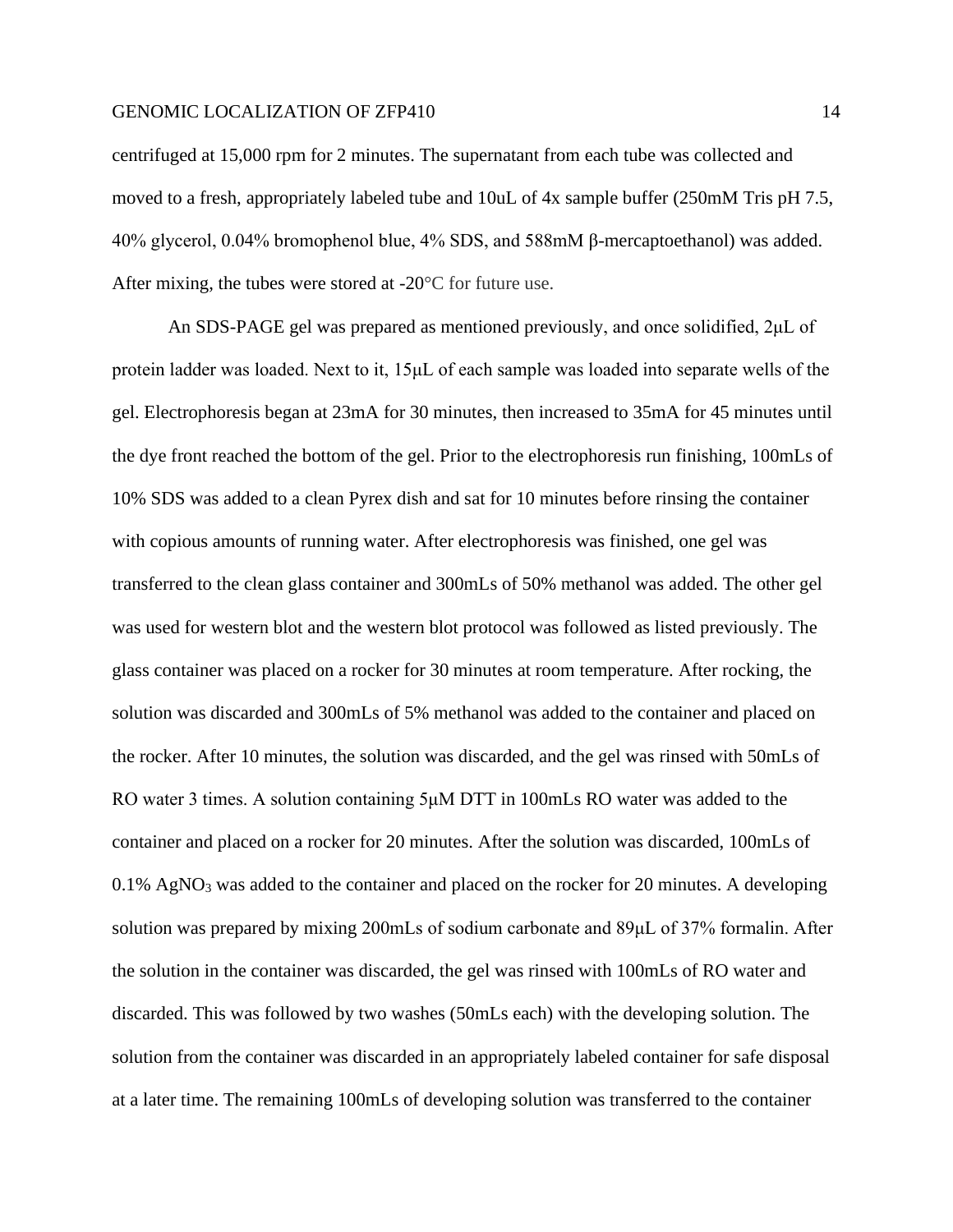and placed on the rocker. After ~15 minutes, dark bands appeared on the gel and 5g of citric acid was added to the container to stop the reaction. Aluminum foil was used to cover the container for 10 minutes, before discarding the solution into an appropriate container. De-ionized (DI) water was added to the container until imaging by a Chemi-Doc imager.

After a band was selected for tandem mass spectrometry analysis, the gel was cut using a sterile razor blade and the gel slice placed in a clean 1.5 mL tube. The sample was sent to Duke Proteomics for tandem mass spectrometry analysis. Confirmation assays were completed using the methodology above using commercial antibodies at a 1:1,000 dilution and purchased from ThermoFisher.

## **Results**

The silver stain analysis method took several weeks to adjust the protocol, with many long nights spent looking at various silver stain protocols and switching every reagent that was used. After 2 months, a working silver stain protocol was verified and used to complete the analysis portion of the Co-IP assay. Once the Co-IP conditions were empirically determined, silver stain analysis showed several bands at sizes ranging from 37-250 kDa. The western blot showed Zfp410 as well as other isoforms (52 kDa) and a potential Zfp410-like protein (100 kDa). Using both methods of visualization, we were able to confirm Zfp410 was pulled down and identify a possible binding partner. The pre-immune sample served as a negative control, which contained serum from the rabbit before immunization against Zfp410. This also showed some background proteins that may have bound non-specifically to the Protein A resin and was useful in determining which bands were potential interacting proteins. This sample was compared to the Zfp410 antibody sample. The criteria for selecting potential Zfp410 interacting proteins were bands that appeared in the Zfp410 sample but absent in the pre-immune sample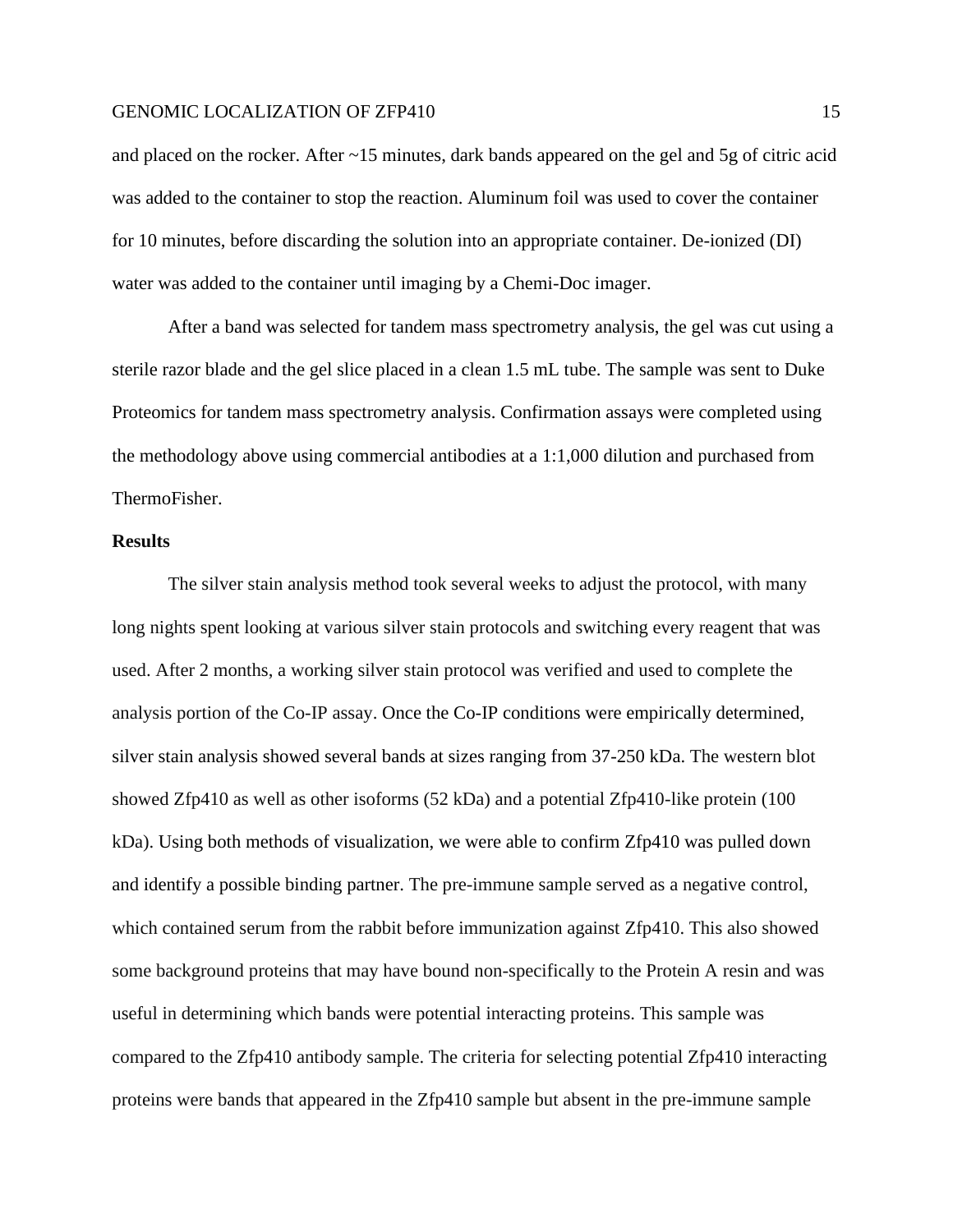from the silver stain. The western blot was used to determine if a band was present at that weight, suggesting a potential isoform of Zfp410 or a similar protein in structure. Using the previously described criteria, a band at ~180 kDa was selected as a potential binding partner of Zfp410 (**Figure 3**).

Once analysis was complete and data was received from Duke Proteomics, a list of the top 5 candidates were selected by scoring of percentage sequence coverage and molecular weight (**Table 1**). The top 3 proteins in **Table 1** are involved in metabolic functions of the cell, while the proteins encoded by the genes Smarca2 and Smarca4 are involved in chromatin remodeling complexes. If Zfp410 was confirmed to be associated with chromatin remodeling factors, such as these two proteins, more research could be done on the role Zfp410 plays in such pathways. Commercial antibodies were ordered for all 5 proteins and the presence of Zfp410 was confirmed by western blotting.

### **Figure 3**

*Zfp410 co-immunoprecipitation followed by silver stain and western blot*



*Note*. A Zfp410 co-immunoprecipitation assay was performed followed by silver stain (left) and western blot (right) analysis. Figure by Mariko Locke.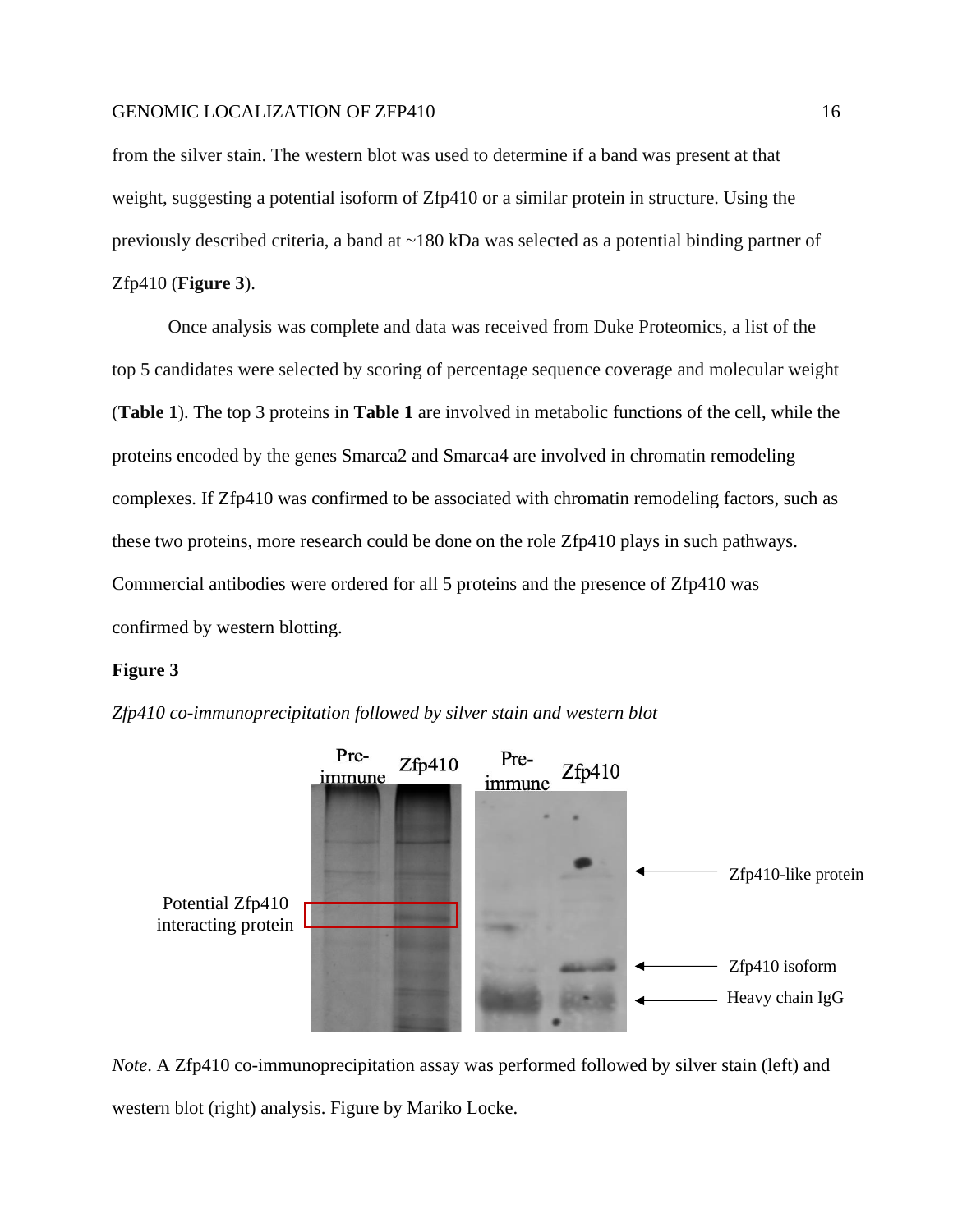## **Table 1**

#### *Mass Spectrometry Data of Potential Zfp410 Interacting Proteins*

| Name of identified protein                                                                                | Gene<br>name        | <b>Molecular</b><br>weight<br>(kDa) | Protein<br>identification<br>probability | Percentage<br>sequence<br>coverage |
|-----------------------------------------------------------------------------------------------------------|---------------------|-------------------------------------|------------------------------------------|------------------------------------|
| Intersectin-1                                                                                             | Itsn1               | 194                                 | 100%                                     | 29.70%                             |
| Kinesin family member 21A                                                                                 | Kif21a              | 185                                 | 100%                                     | 23.20%                             |
| Ser/Thr-protein kinase MRCK beta                                                                          | Cdc42bpb            | 182                                 | 100%                                     | 25.00%                             |
| SWI/SNF-related, matrix-<br>associated, actin-dependent<br>regulator of chromatin, subfamily<br>a, type 2 | Smarca <sub>2</sub> | 182                                 | 100%                                     | 9.14%                              |
| <b>Transcription activator BRG1</b>                                                                       | Smarca4             | 181                                 | 100\%                                    | 16.20%                             |

*Note:* Table of potential interacting proteins with Zfp410, table by Mariko Locke.

## **Aim 3: Determining Locations Where Zfp410 is Bound to DNA in the Brain**

### **Overview**

After completion of the Co-IP assay, our custom antibody made against Zfp410 was further characterized and confirmed the antibody was suitable for immunoprecipitation assays. With this information, we were able to use this antibody for our other goal: determination of where Zfp410 binds in the brain and if methotrexate displacement of Zfp410 results in a cognitive deficiency. Male rats were obtained and tested after methotrexate injection by the novel object test at one and two months post-injection. After behavioral data was collected, the hippocampus of each rat was obtained for chromatin immunoprecipitation followed by qualitative polymerase chain reaction (qPCR) analysis. Chromatin immunoprecipitation (ChIP) is similar to the Co-IP assay as described in previously, however instead of studying proteinprotein interactions, the ChIP assay is used to identify protein-DNA interactions. To do this,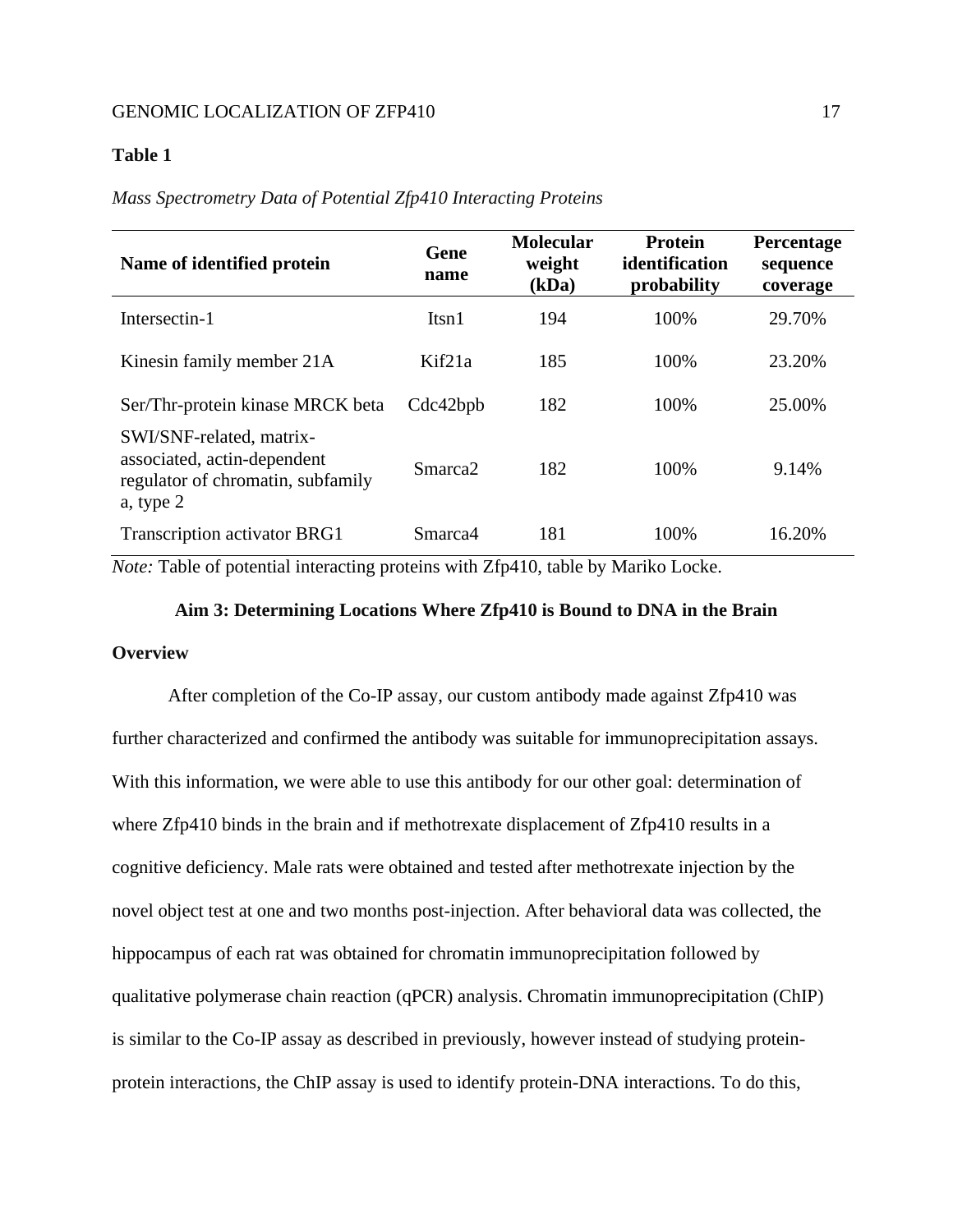crosslinking the protein/DNA complex in formaldehyde is vital for ChIP to succeed. Once the complex is formed, our Zfp410 antibody pulls the complex out of solution and the DNA can be purified for polymerase chain reaction analysis (PCR). This technique is used for confirmation since a small amount of DNA is required and by the end of PCR, the small amount of DNA is amplified multiple times. For sequencing, PCR analysis allowed us to determine if DNA was present in our sample and provided signals to adjust the protocol if needed.

Due to the lack of literature on where Zfp410 binds to DNA, we sent an initial sample containing DNA pulled down using our Zfp410 antibody for ChIP-Seq analysis. The sequencing results show all the regions in the genome where Zfp410 was found on DNA, and these regions were used to find a suitable positive control for Zfp410. An input sample containing the original genetic material was also purified and sent as a comparison, further refining our search for Zfp410 specific regions. After reviewing the data, 4 primers were ordered at different locations and a total of 6 ChIPs (3 methotrexate treated rats and 3 control rats) were sent off for ChIP-Seq analysis.

#### **Methods: ChIP and qPCR Analysis**

Fresh rat hippocampus tissue was obtained and crosslinked in 1.5% formalin/phosphate buffered saline (PBS) solution (10mM sodium phosphate pH 7.4 and 150mM NaCl) for 15 minutes at 37°C, followed by quenching the reaction with 500μL of 2.5M glycine and incubation on ice for at least 10 minutes. The tubes were spun at 720 rpm for 5 minutes in a chilled centrifuge. After the supernatant was discarded, the tissue was rinsed with 2mLs of cold PBS. The tissue was spun at 720 rpm for 5 minutes and the supernatant discarded. The cross-linked tissue was moved to fresh tubes and frozen at -80°C for later use. About 120mgs of tissue was weighed out and kept on ice until placed in a 1.5 mL homogenizer with 500μL of cold PBS that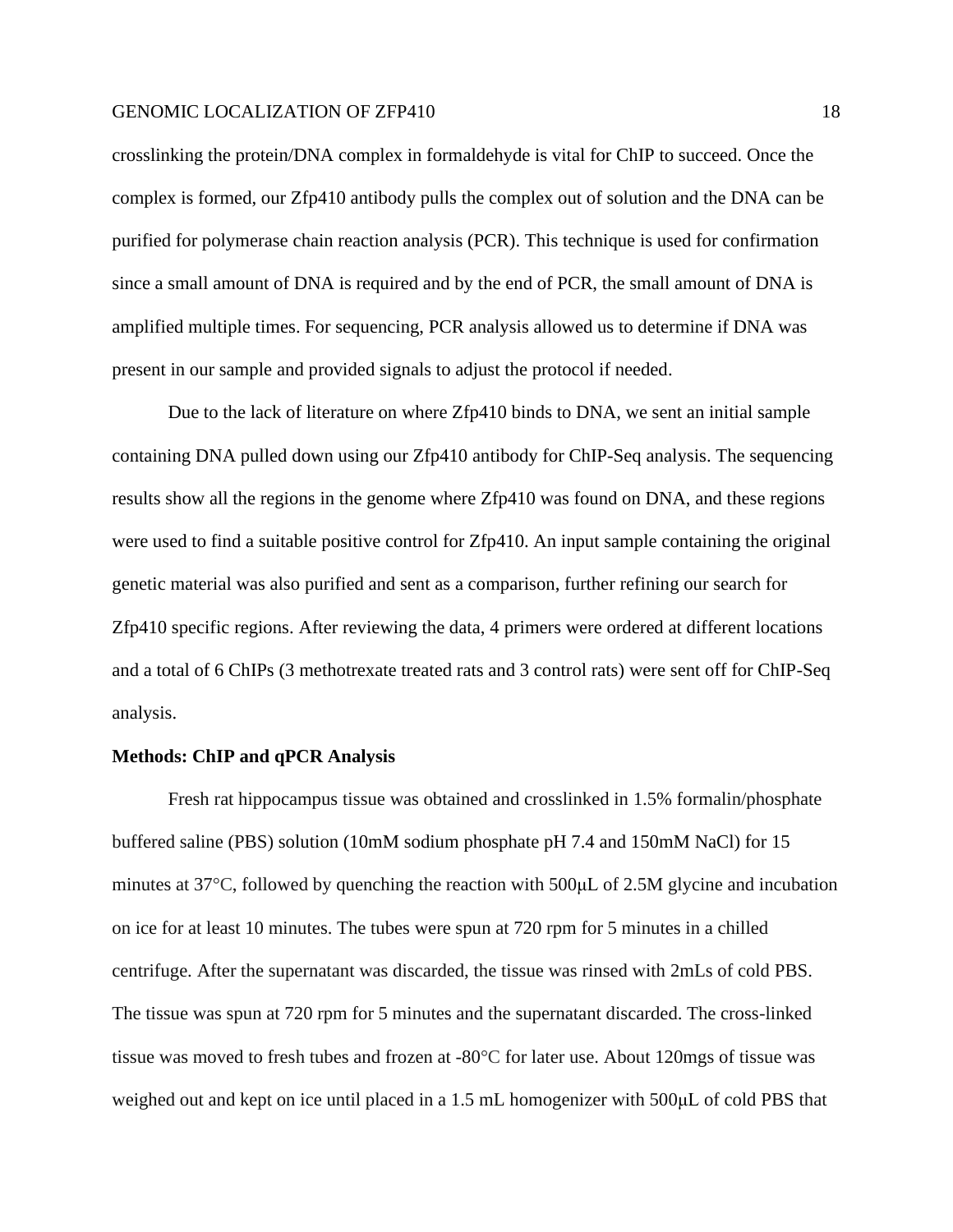contained protease inhibitors. After the tissue was dounced 15 times on ice, 26μL of 20% SDS was added to the solution and gently mixed. The tube was left at room temperature for 30 minutes. After the incubation period, the Branson Digital Sonifier was used at 27% amplitude for 10 seconds to sonicate the homogenized material 9 times with 1 minute rests on ice between each 10 second burst. After sonication, the material was spun in a chilled centrifuge at 15,000 rpm for 10 minutes. The supernatant was removed to a fresh tube and the pellet discarded. Then, 20μL of the supernatant was transferred to a fresh 1.5 mL tube as an input sample. Each reaction used 100μL of the supernatant with 900μL of the ChIP dilution buffer (0.5% Triton X-100, 2mM EDTA, 20mM Tris buffer pH 8.0, 150mM NaCl, 1mM DTT, 1 protease inhibitor tablet at time of use, and 2μg of sonicated salmon sperm DNA). After 100μL of Protein A agarose beads were placed into a new tube and spun down at 3,000 rpm in a centrifuge for 2 minutes, the supernatant was removed and 50µL of 10mM TE buffer (10mM Tris-HCl pH 8.0, 0.1mM EDTA) was used to resuspend the resin, followed by an additional centrifugation. Next, 50μL of 10mM TE buffer was added to the beads and mixed before 20μL of resin was aliquoted to each ChIP reaction. The tubes containing the diluted ChIP material and resin were placed on a rocker for 2 hours at 4°C. After incubation, the tubes were spun down in a chilled centrifuge at 15,000 rpm for 1 minute. The supernatants were transferred to appropriately labeled tubes. To the tube labeled "H3", 3μg of purified histone H3 antibody was added. The pre-immune antibody sample had 16μL of nonimmunized rabbit serum added, while the Zfp410 tube had 16μL of Zfp410 antibody rabbit serum added. All tubes were placed on a rocker overnight at 4°C. 200μL of Protein A agarose resin was transferred to a 1.5 mL tube, spun down at 3,000 rpm for 2 minutes and the supernatant discarded. 100μL of 10mM TE buffer was added to the resin, spun at 3,000 rpm for 2 minutes and the supernatant discarded. 100μL of 10mM TE buffer was added to the resin to prepare a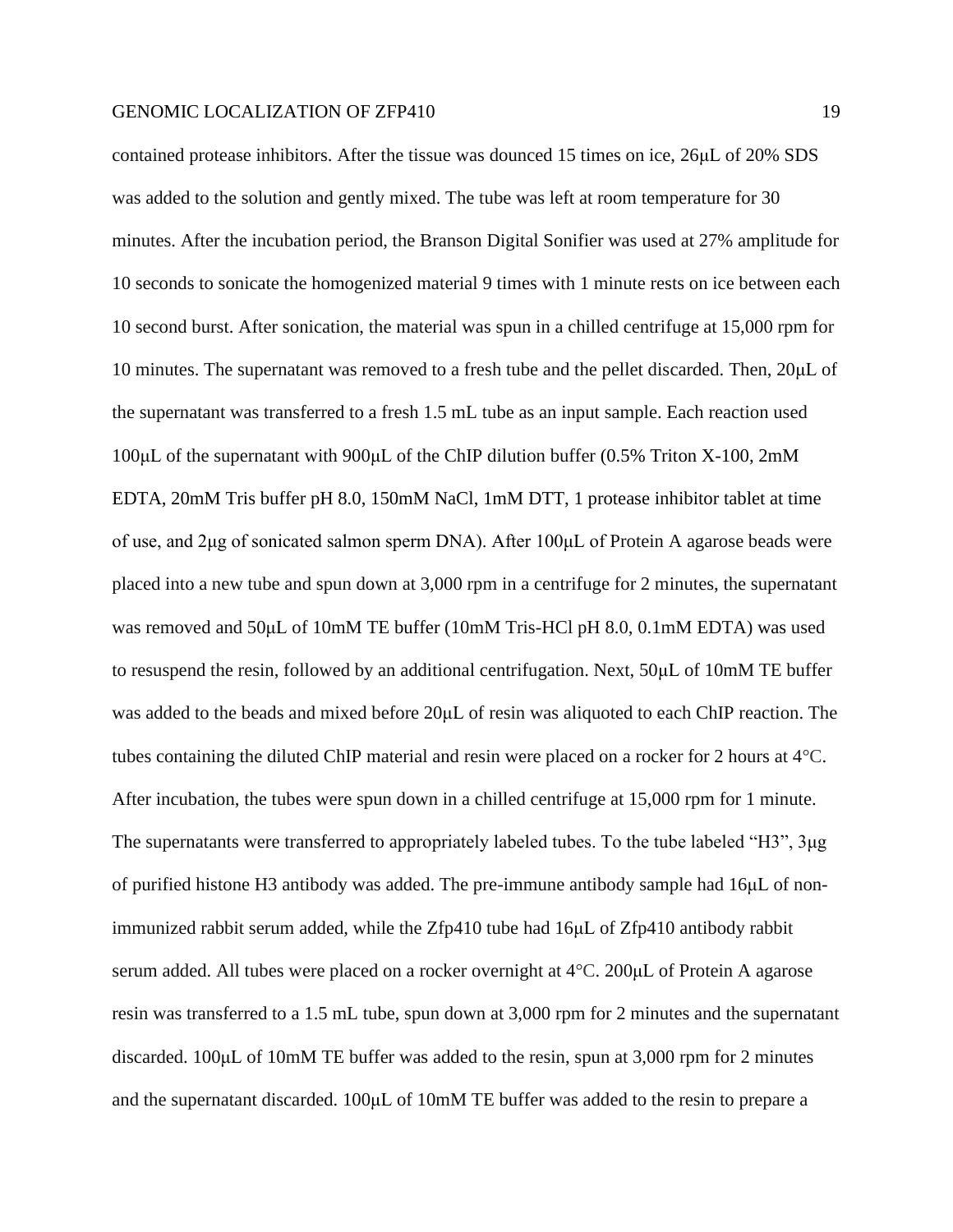50/50 slurry before 20μL of 10mg/mL BSA was added to the tube. 20μL of 10mg/mL sonicated salmon sperm DNA was added to the tube, which was incubated overnight at 4°C while rocking. The blocked resin was spun in a chilled centrifuge at 3,000 rpm for 2 minutes. After the supernatant was discarded, the resin was washed twice with 1 mL of 10mM TE. After the supernatant was discarded from the second wash, the resin was resuspended in 100μL of 10mM TE buffer. The tubes containing the diluted ChIP material were placed on ice and 40μL of the blocked resin was added to each tube. The tubes were then incubated for 2 hours at  $4^{\circ}$ C while rocking. After incubation, the tubes were obtained and spun at 3,000 rpm in a chilled centrifuge for 3 minutes. The supernatant was discarded, and the resin was rinsed 4 times with 1mL of ChIP wash buffer (0.25% NP-40, 0.05% SDS, 2mM EDTA, 20mM Tris pH 8.0, 250mM NaCl,  $0.1 \mu L/mL$  Leupeptin, and  $0.1 \mu L/mL$  Aprotinin) with centrifugation as noted above between each wash. After the last wash with ChIP wash buffer, 1mL of 10mM TE buffer was used to wash the resin a final time. After centrifugation, the supernatant was discarded and 100μL of ChIP elution buffer (100mM NaHCO<sub>3</sub>, 1% SDS) was added to the resin. 80 $\mu$ L of ChIP elution buffer was added to the input sample and all tubes were incubated overnight in a 65°C water bath. After incubation, the tubes were spun at 15,000 rpm for 2 minutes. The supernatant was collected and moved to fresh tubes and 2.5μL of 20mg/mL proteinase K was added to all tubes which were incubated at 65°C for 1 hour. After incubation, 97.5μL of 10mM TE buffer was added to all tubes before adding 200μL of the bottom layer of phenol:chloroform:isoamyl alcohol (PCIAA). Each tube was mixed by vortexing thoroughly, followed by centrifugation at 15,000 rpm for 5 minutes. The aqueous layer was moved to a fresh tube and the rest discarded. The PCIAA step was repeated and followed by centrifugation. After the supernatant was removed to a new tube, 200μL of chloroform was added and vortexed thoroughly. The tubes were centrifuged at 15,000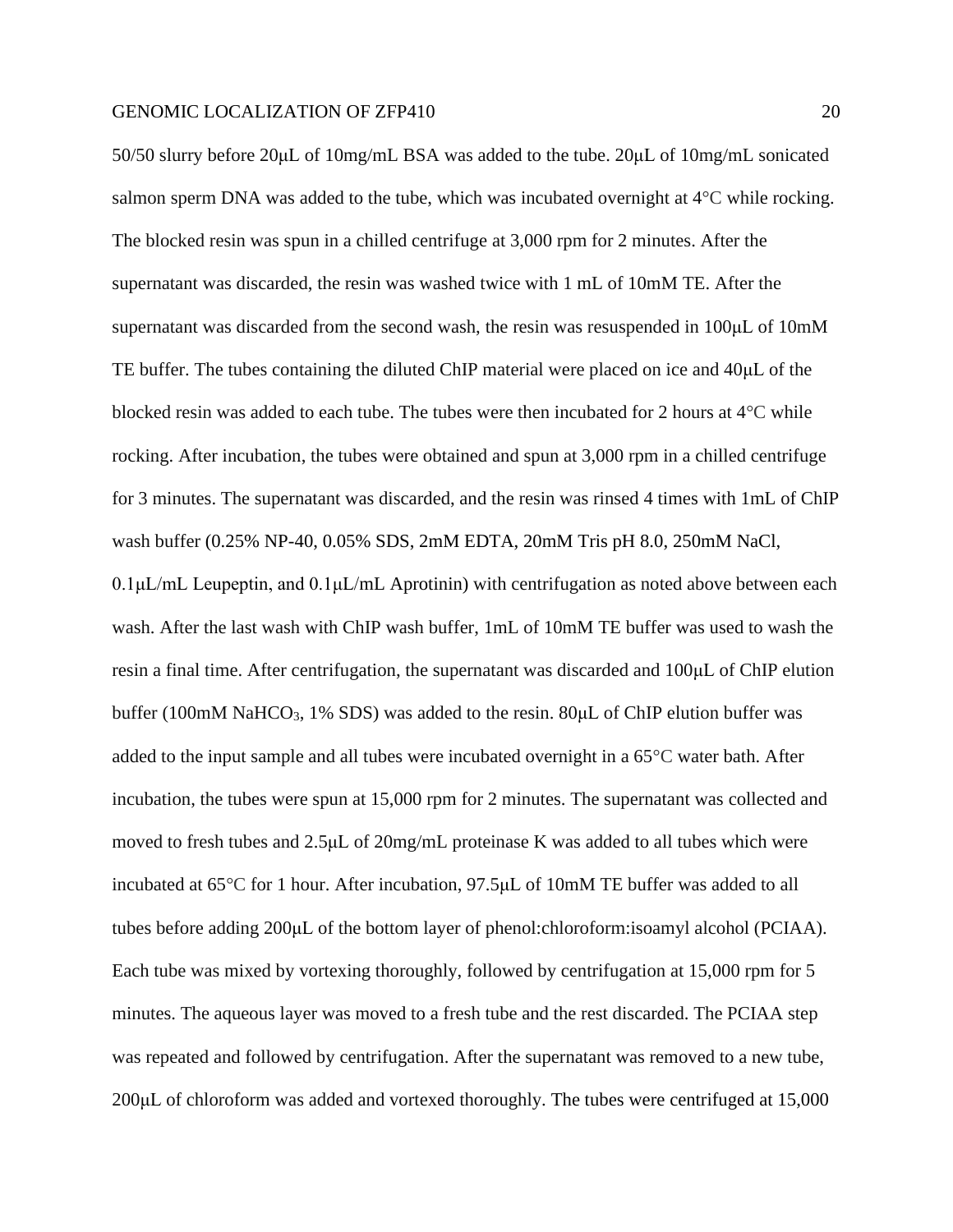rpm for 5 minutes and the top layer was moved to a fresh tube. A solution containing 20μL of 3M NaOAc, 3 volumes of 100% ethanol, 1.5μL of 10mg/mL glycogen was added to each tube and incubated at -80°C overnight. The tubes were spun at 15,000 rpm for 20 minutes in a chilled centrifuge. After the supernatant was removed, 300μL of 70% ethanol was used to rinse the pellets. The tubes were quickly vortexed, then spun at 15,000 rpm for 5 minutes. The supernatant was removed, and the pellets were allowed to air dry before resuspending in 50μL of molecular grade water.

After resuspending the DNA in 50μL of molecular grade water, the master mix solutions for qPCR were prepared. The primer set designed around the gene of interest with a potential putative binding site (Hpn) had been ordered from IDT (**Table 2**). Conditions taken into consideration during primer design were: optimal Tm of 60°C, the PCR product to be between 80-140 bases, GC clamp, GC content between 40-60%, and the length of the PCR primers were between 18-22 bases. A 100mM primer stock was prepared for each primer set. Each PCR reaction contained 2μL of 100mM primer stock, 6μL of molecular grade water, 10μL of 2X Sybr-Green PCR master mix, and 2μL of DNA for a final volume of 20μL. PCR ran according to the following scheme: 98°C for 3 minutes, 98°C for 10 seconds, 55°C for 30 seconds, 65°C for 5 seconds, then 95 °C for 5 minutes. A total of 50 amplification cycles were completed.

## **Results**

After the behavioral tests were completed and scored, the rat hippocampus tissue was collected for ChIP. The methotrexate treated rats showed cognitive decline in comparison to the controls, as expected. Since ChIP assays are typically done on a monolayer of cells and our model utilizes hippocampus tissue from rats, the protocol required further development to maximize the efficiency of the assay. One of the steps taken to refine our protocol was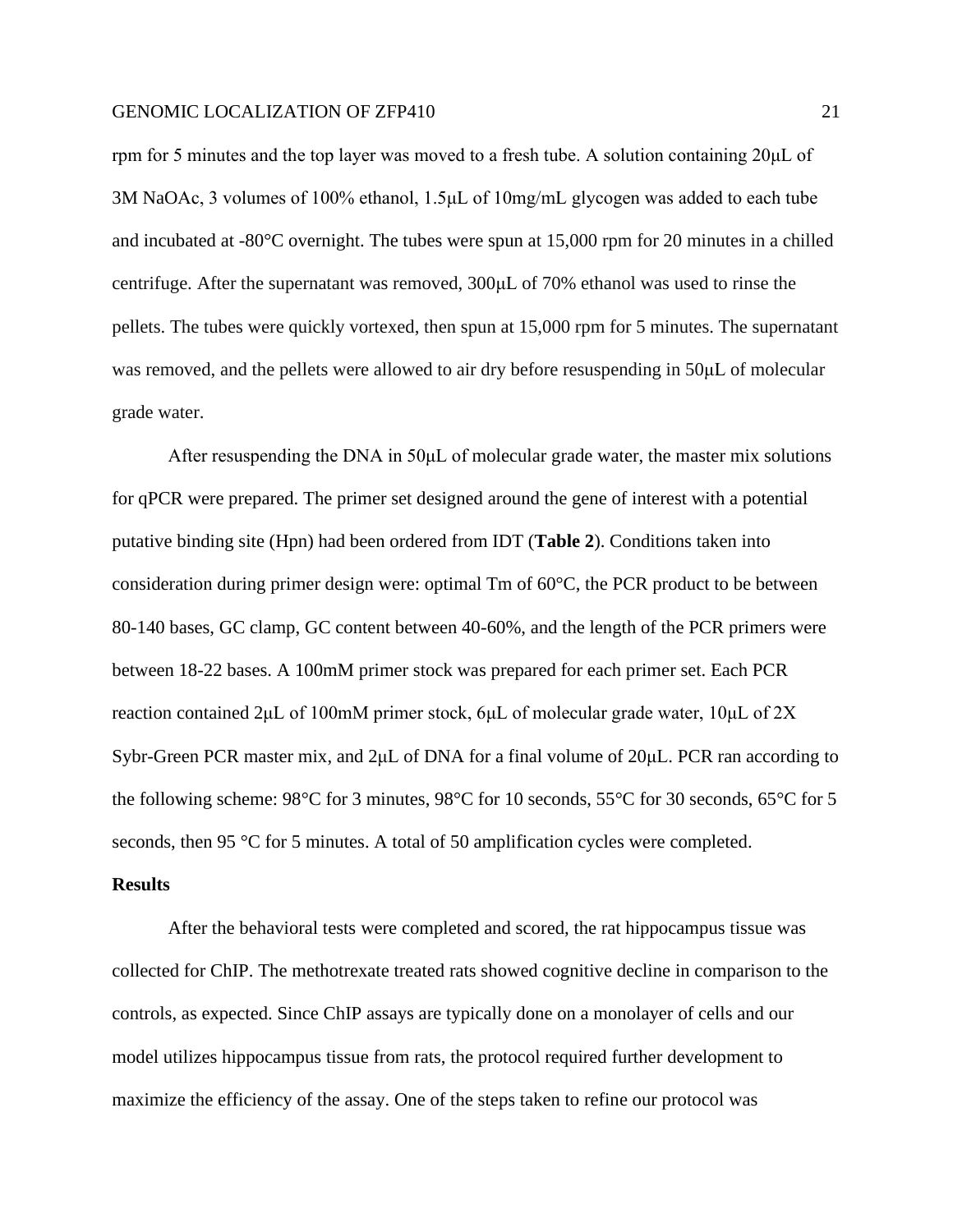determining how many sonications were necessary for our immunoprecipitation to work.

Sonication applies a high frequency that ruptures cell membranes and shears DNA into smaller pieces. This process is vital to ensure the chromatin is an appropriate size prior to purification and analysis by qPCR. After several weeks of experimentation, it was empirically determined that 9 sonications were required to obtain DNA that ranges from 200-1000 bases in size. DNA that is too large may be more difficult to replicate during PCR, and DNA extracted that is less than 200 bases may form primer dimers.

#### **Table 2**

|                      | Genes | <b>Forward Sequence</b>     | <b>Reverse Sequence</b>     |
|----------------------|-------|-----------------------------|-----------------------------|
| Positive<br>controls |       |                             |                             |
|                      | Hpn   | CATAGGCAGGCACTGACAC         | TGGAAGAGCAGCTAATACCC        |
|                      | Chr1  | <b>GCTATGCTGTGCTGTTCCAG</b> | ACAGTGGGGTGGAGAAAGAC        |
|                      | Chr7  | <b>GCTCCAACTTAACGCTACGC</b> | AGGTGGACCAACAAGAGCAC        |
|                      | Chr9  | <b>GAATACACGACTGGGTGCAG</b> | CTGGGGGAGGGAATGTAAAC        |
| Negative<br>controls |       |                             |                             |
|                      | Hpn   | <b>CCTTGGCTTCCCGAATG</b>    | <b>GCAAAACCTGGGAGATGG</b>   |
|                      | Chr1  | AAGAGGAGCCAAGGATAGGC        | <b>CCTGTGACCAGTGTGGAATG</b> |

*Primer sequences designed to identify Zfp410*

*Note*: Table of PCR primers designed, table by Mariko Locke.

For the initial part of this assay, a histone H3 antibody was used as a positive control due to the abundance of histones within the genome (Duan et al., 2019). The negative control contained no antibody, while the pre-immune serum from the rabbit showed the background signal during qPCR. After bioinformatics analysis and searching for a homologue of the genes affected by folate deficiency, a putative Zfp410 binding site was determined at the Hpn gene located on chromosome 1 in rats (Lawton et al., 2020). Once the binding site was determined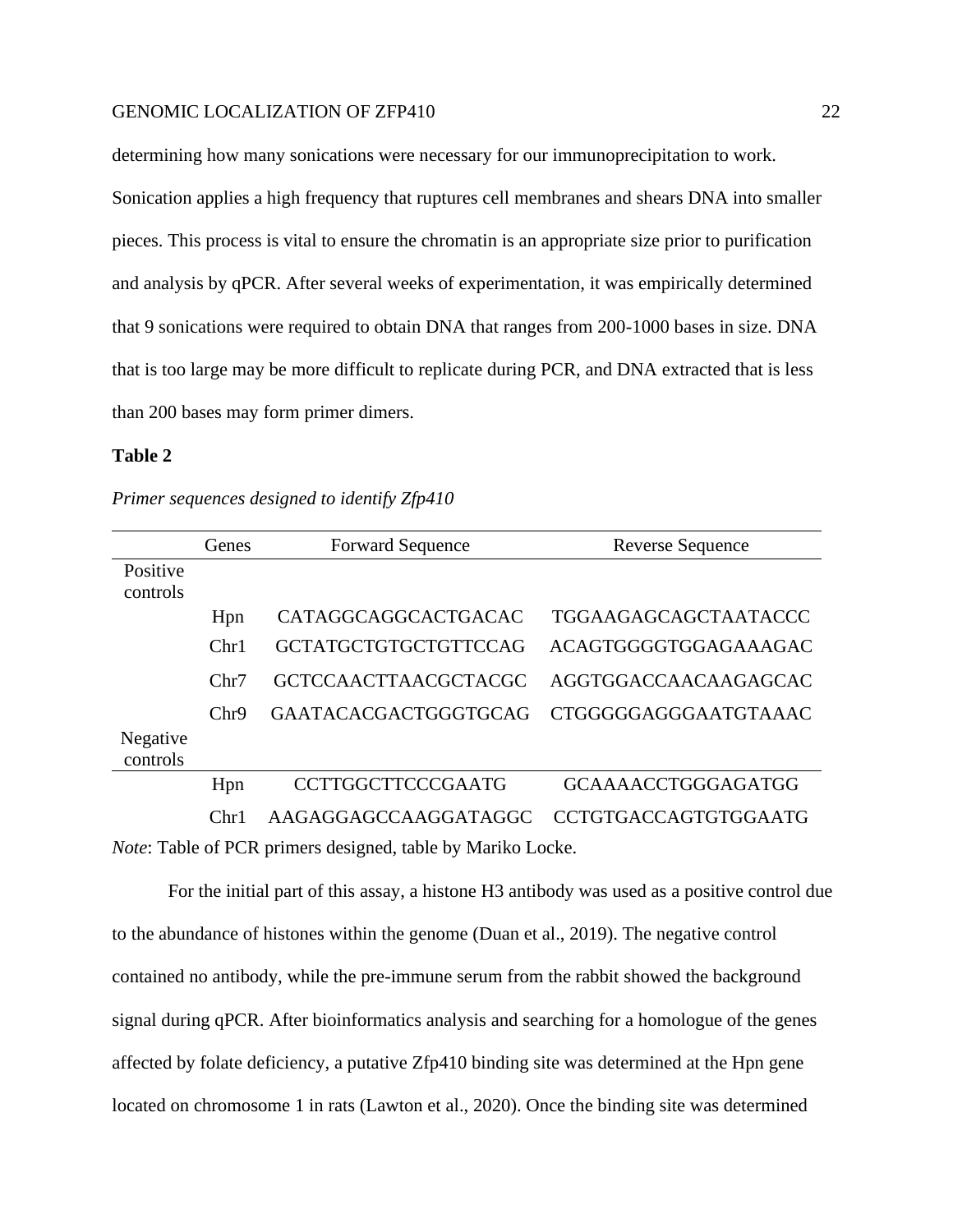using the putative motif for Zfp410, a forward and reverse primer set was designed around this region. A negative control primer set was designed to confirm the specificity of the binding site, and an absence of Zfp410 was predicted at this region in the genome. A series of input dilutions were used to compare the efficiency of the immunoprecipitation to 5%, 0.5%, 0.05%, and 0.005% of the DNA in the original sample. The results included an abundant signal of the positive control (histone H3) at the region away from the Zfp410 binding site, and low Zfp410 signal. In contrast, at the Zfp410 binding region of Hpn an abundant histone H3 signal was observed along with a signal from the Zfp410 immunoprecipitation. In addition, the Zfp410 signal appeared to be similar to the histone H3 signal (**Figure 4**). This suggests that Zfp410 is abundant at this region when compared to H3.

#### **Figure 4**

*PCR analysis of H3 and Zfp410 ChIP assay*



*Note*. PCR analysis of H3 and Zfp410 ChIP assay in chromosome 1 in rats was performed for ChIP-Seq analysis to identify more regions where Zfp410 is found in the rat genome. Figure by Mariko Locke.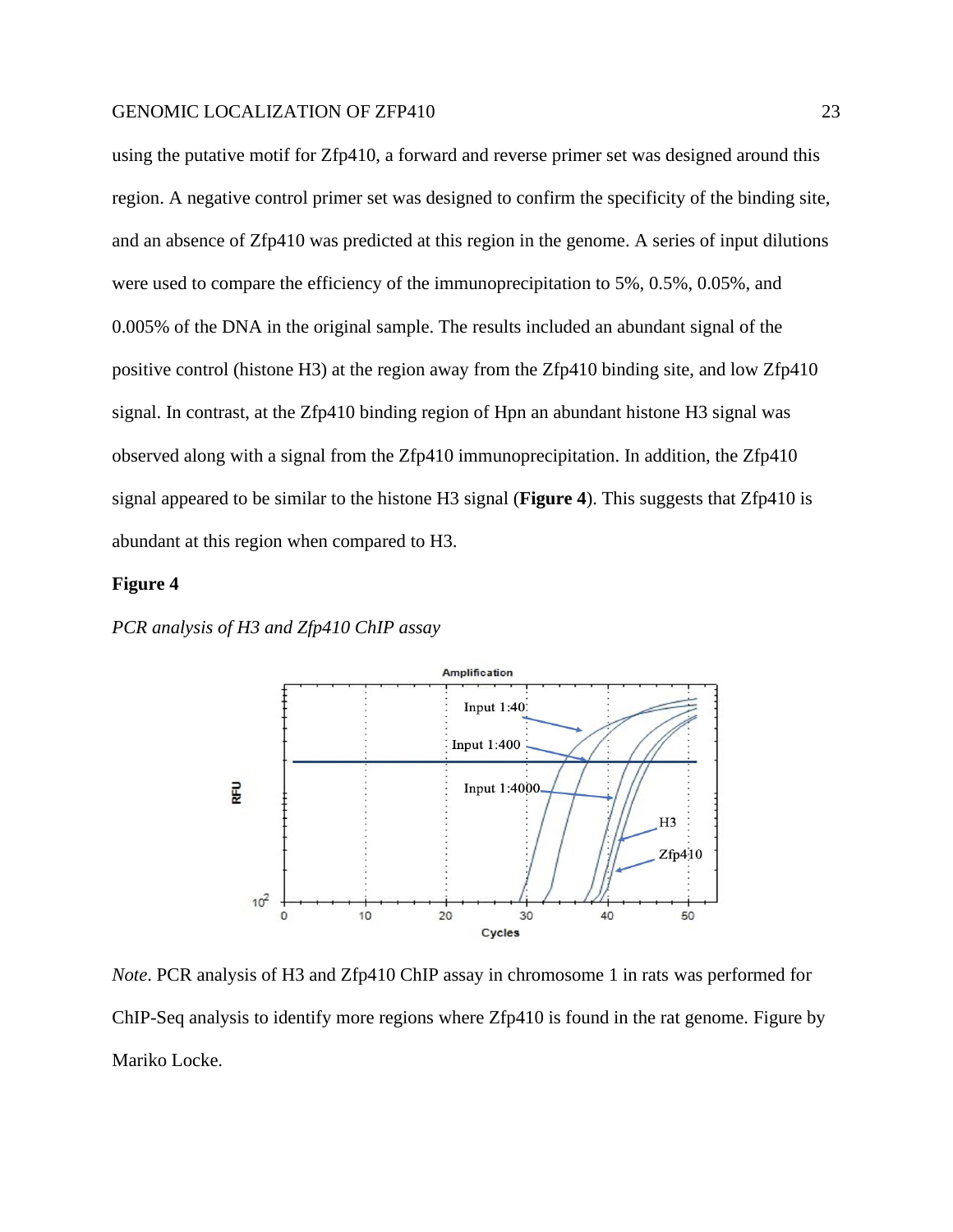Since the literature lacks confirmed locations where Zfp410 binds to DNA in the brain, the ChIP material obtained from using our Zfp410 antibody was sent off for sequencing (ChIP-Seq analysis) to identify more regions in the genome that may have Zfp410 bound more frequently than at Hpn. The initial data gave us 77,986 regions where Zfp410 was found to be bound to DNA after sequencing and subsequent bioinformatics analysis. Of the regions that were identified, there were 8,742 out of 77,986 that were found to be near a promoter region. This supports the finding that Zfp410 is a transcription factor, due to its location on DNA relative to the transcription pathway. Not all regions at a promoter will be used to confirm the location of Zfp410 since the data needs to be reviewed for reproducibility. Shown in **Figure 5**, 3 of the 77,986 peaks were chosen as positive controls. These were chosen based on fold enrichment, which compares Zfp410 to the input (background signal). In **Figure 5A-C**, the peaks represent the amount of DNA bound to Zfp410 at localized regions and confirm our antibody successfully pulled down the Zfp410-DNA complex (note the y axis in **Figure 5A-C**). Additionally, these peaks show that the correct number of sonications were used to shear DNA down to the appropriate size. We obtained good resolution, largely in part due to the appropriate rounds of sonication done. The bar at the top of **Figure 5A-C** shows 1,000 bases and the peaks are well within that range as we expected the DNA to be about 200-1,000 bases long. From a bioinformatics standpoint, if the range of the peak is short there will be less DNA from which to search for a binding sequence for Zfp410.

A total of 4 sets of primers were designed for these regions (3 positive controls and 1 negative control) and ordered. **Figure 5D** shows the percent input of the Zfp410 immunoprecipitation (IP) sample, the non-specific pre-immune IP, and the no antibody IP. This compares the amount of DNA bound to Zfp410 to all of the DNA present in the original sample.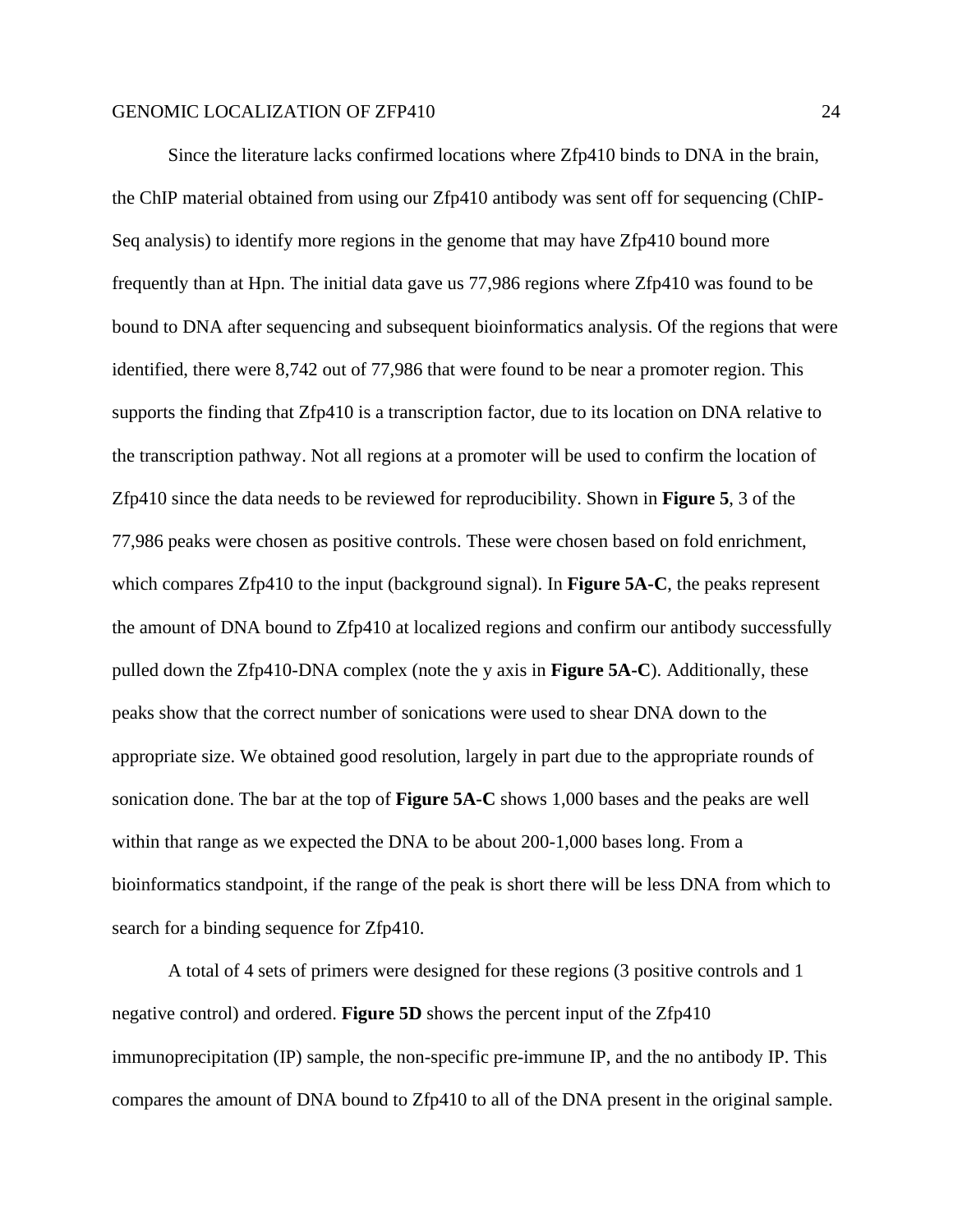Additionally, the fold enrichment between the Zfp410 IP and pre-immune IP was 7.42, showing the signal of our Zfp410 antibody relative to a non-specific antibody.

The next step was to complete 6 ChIP assays (3 methotrexate treated rats, and 3 control rats) and the material was sent for ChIP-Seq analysis to determine if Zfp410 was displaced by the methotrexate injections. qPCR analysis was done to look at the efficiency of the following ChIP assays for the 3 chosen positive control regions. The primers for chromosome 9 gave the best qPCR data as evaluated by our qPCR criteria and is being used as the positive control to test the reproducibility of our 6 ChIPs that were sent for sequencing (**Figure 5D,** note difference between Zfp410 IP vs Pre-immune IP).

## **Figure 5**





*Note.* After the initial ChIP-Seq data was reviewed, three positive control regions were chosen for PCR and a qualitative analysis of a MTX-treated ChIP was performed. Figure by Mariko Locke.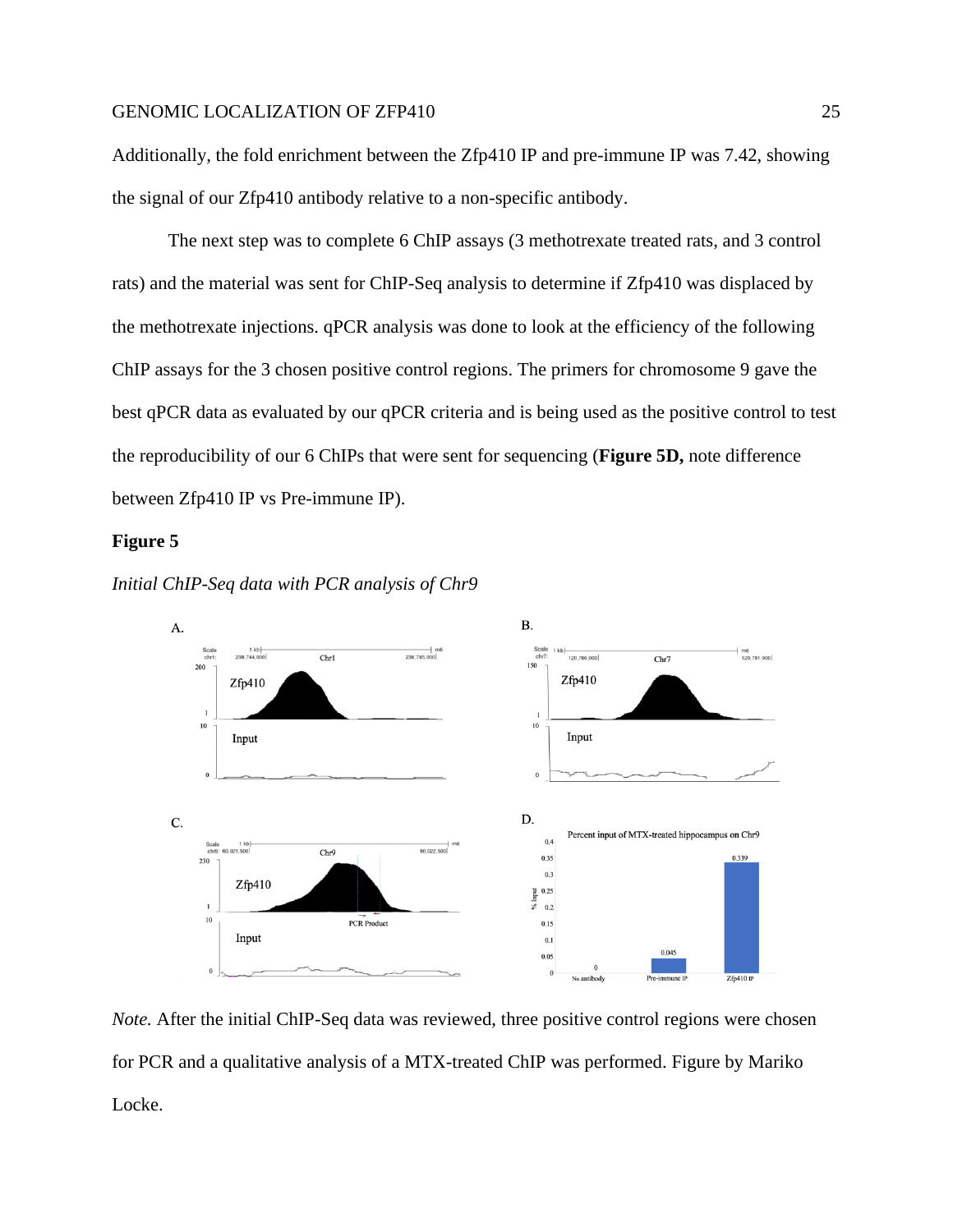#### **Conclusion**

While transcription factors are vital in regulating cellular functions, they can also be targeted to treat diseases. Many cancer treatments target the interactions between transcription factor complexes to prevent oncogene expression, which prevents tumor growth (Lambert et al., 2018). Future medical research may include targeting the interactions between Zfp410 complexes to negate the detrimental effects of methotrexate on cognition.

A paper published in 2021 demonstrated the role Zfp410 plays in repressing fetal hemoglobin genes in mature red blood cells (Vinjamur et al., 2021). Although this study was quite limited in the results found, it does illustrate how this transcription factor is under current investigation by other groups and the significance it could have to further elucidating these pathways.

A potential limit to our study was only using male rats to observe how methotrexate influences cognition; however, female rats were also purchased. After injection and novel object tests were completed, behavioral data demonstrated that methotrexate treated females did not experience as much of a cognitive deficit as male rats did. This could suggest that female rats are more resilient to combatting the effects of methotrexate and that these pathways may be important for those studying brain fog caused by methotrexate.

The aims of the project have been completed since several potential Zfp410 interacting proteins and regions within the rat genome where Zfp410 is bound have been identified. The results obtained from this project sets the foundation for further investigation on Zfp410 and its functions. Additionally, more work in the lab can be done to redo experiments to demonstrate the data is reproducible and determine if Zfp410 is found at the same location in 3-6 different rats by qPCR analysis. Further bioinformatics refinement can also be done to narrow the number of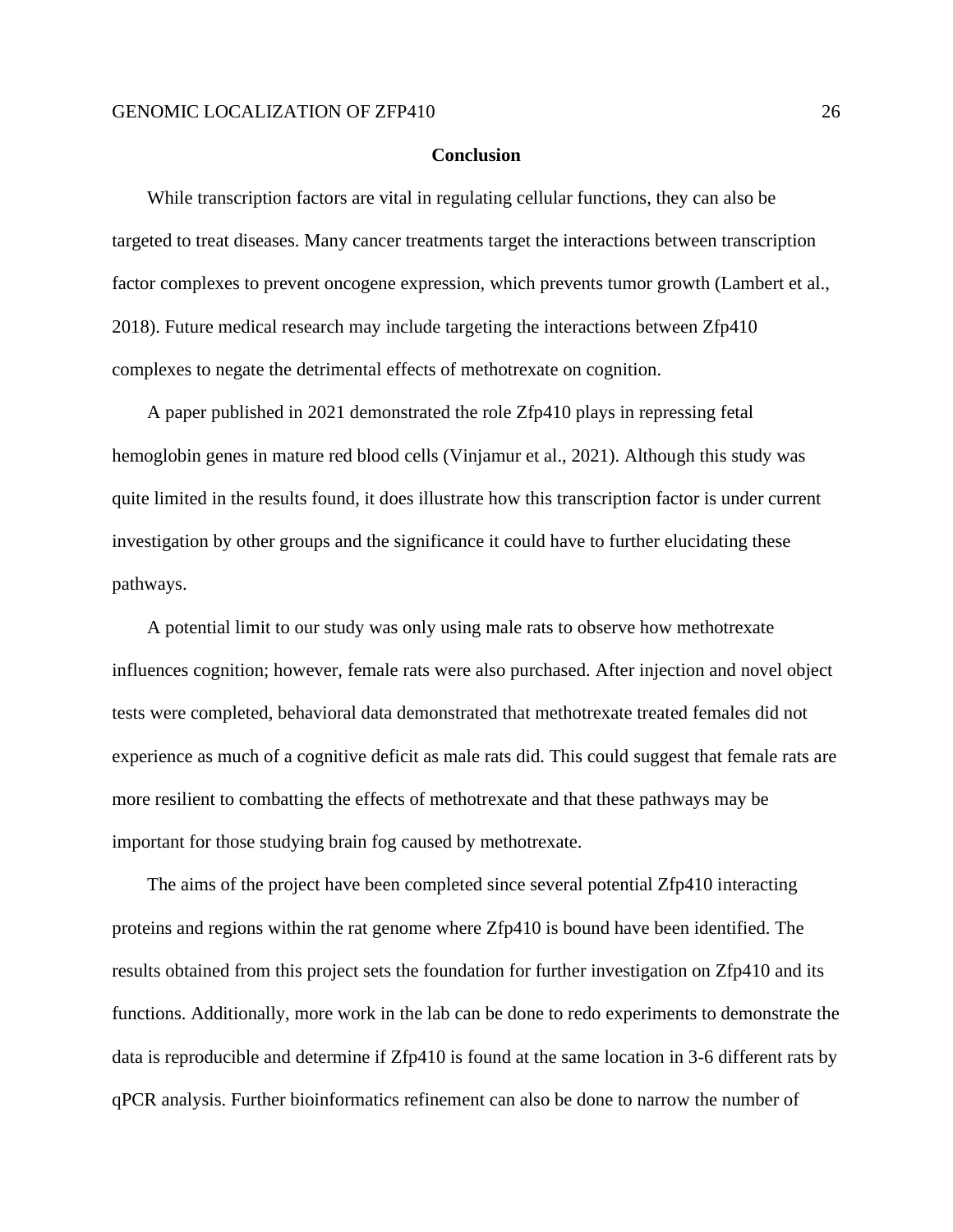peaks chosen for confirmation assays as well as compile a gene ontology report to determine the cellular locations, biological processes, and specifically the molecular functions that are impacted by Zfp410.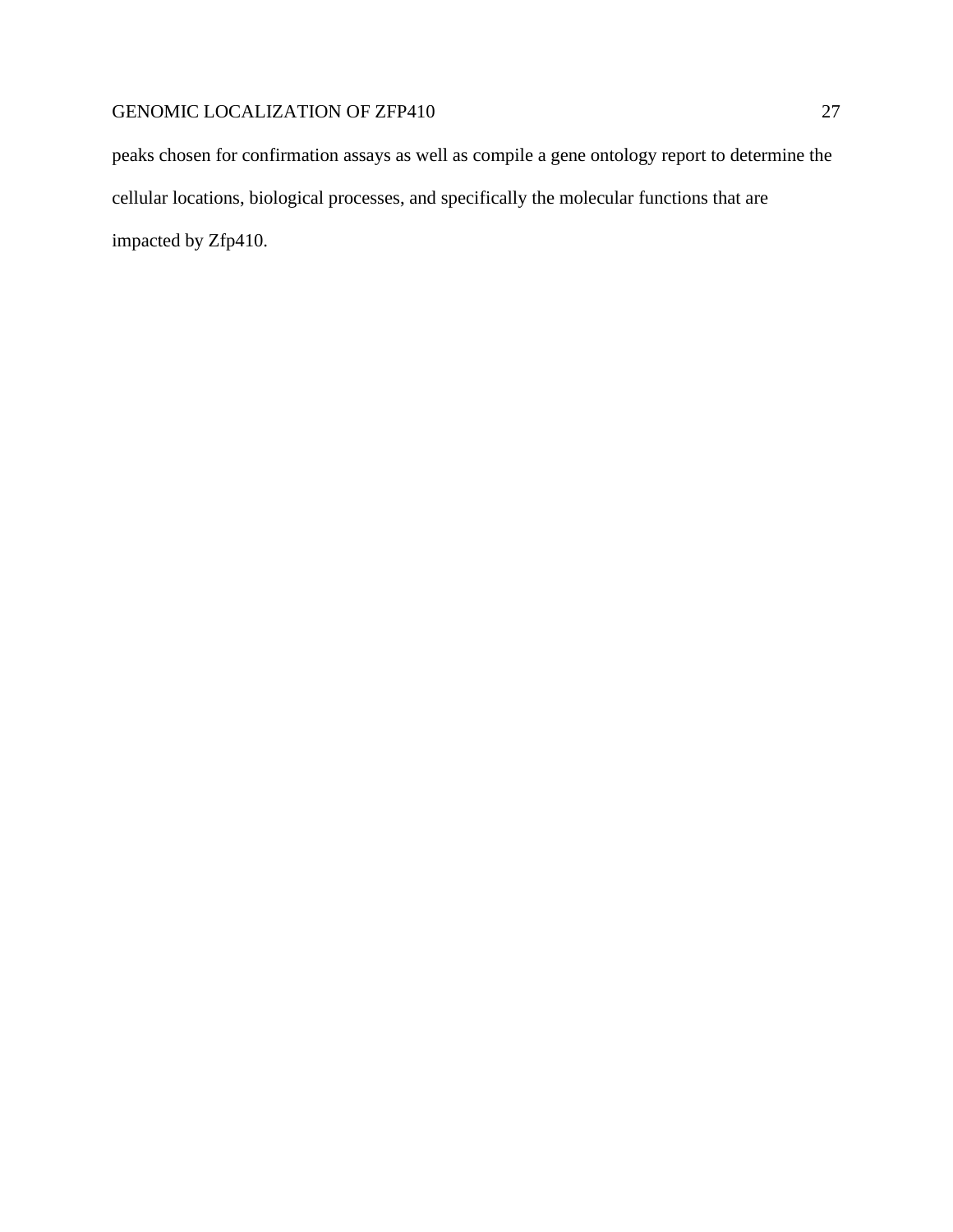#### **References**

- Abbasi, I., Abbasi, F., Wang, L., Abd El Hack, M., Swelum, A., Hao, R., et al. (2018). Folate promotes S-adenosyl methionine reactions and the microbial methylation cycle and boosts ruminants production and reproduction. *AMB Express, 8*(1), 1-10.
- Andreou, A. M., & Tavernarakis, N. (2009). SUMOylation and cell signaling. *Biotechnology Journal, 4*(12), 1740-1752.
- Bailey, L. B., & Gregory, J. F. (1999). Recent advances in nutritional science folate metabolism and requirements. *Journal of Nutrition, 29*(4), 779-92.
- Benanti, J. A., Williams, D. K., Robinson, K. L., Ozer, H. L. & Galloway, D. A. (2002). Induction of extracellular matrix-remodeling genes by the senescence-associated protein APA-1. *Molecular and Cellular Biology, 22*(21), 7385-7397.
- Bergmann-Leitner, E. S., Mease, R. M., Duncan, E. H., Khan, F., Waitumbi, J., & Angov, E. (2008). Evaluation of immunoglobulin purification methods and their impact on quality and yield of antigen-specific antibodies. *Malaria Journal, 7*(1), 129.
- Crider, K. S., Yang, T. P., Berry, R. J., & Bailey, L. B. (2012). Folate and DNA methylation: A review of molecular mechanisms and the evidence for folate's role. *Advances in Nutrition, 3*(1), 21-38.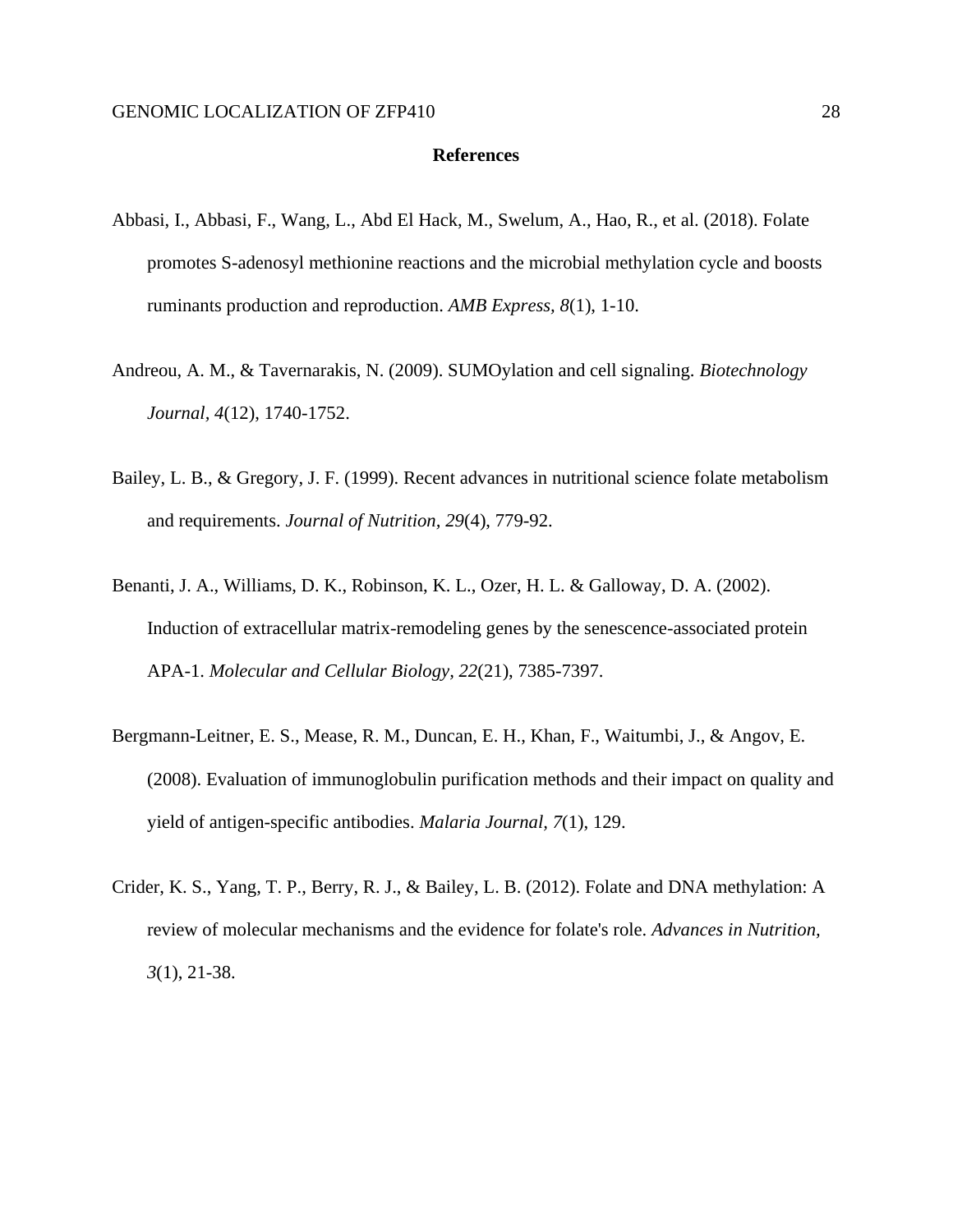- Duan, J., Zhu, L., Dong, H. *et al.* (2019). Analysis of mRNA abundance for histone variants, histone- and DNA-modifiers in bovine *in vivo* and *in vitro* oocytes and embryos. *Scientific Reports,* 9**,** 1217.
- Fenech, M. (2012). Folate (vitamin B9) and vitamin B12 and their function in the maintenance of nuclear and mitochondrial genome integrity. *Mutation Research/Fundamental and Molecular Mechanisms of Mutagenesis, 733*(1), 21-33.
- Haring, M., Offermann, S., Danker, T., Horst, I., Peterhaensel, C., & Stam, M. (2007). Chromatin immunoprecipitation: Optimization, quantitative analysis and data normalization. *Plant Methods, 3*(1), 11.
- Hempelmann, E., & Krafts, K. (2017). The mechanism of silver staining of proteins separated by SDS polyacrylamide gel electrophoresis. *Biotechnic & Histochemistry, 92*(2), 79-85.
- Hilgarth, R. S., & Sarge, K. D. (2005). Detection of sumoylated proteins. *Ubiquitin-proteasome protocols*, 329-337.
- Kim M, Long TI, Arakawa K, Wang R, Yu MC, et al. (2010) DNA Methylation as a Biomarker for Cardiovascular Disease Risk. *PLOS ONE*, 5(3): e9692.
- Lambert, M., Jambon, S., Depauw, S., & David-Cordonnier, M. H. (2018). Targeting Transcription Factors for Cancer Treatment. *Molecules (Basel, Switzerland)*, *23*(6), 1479.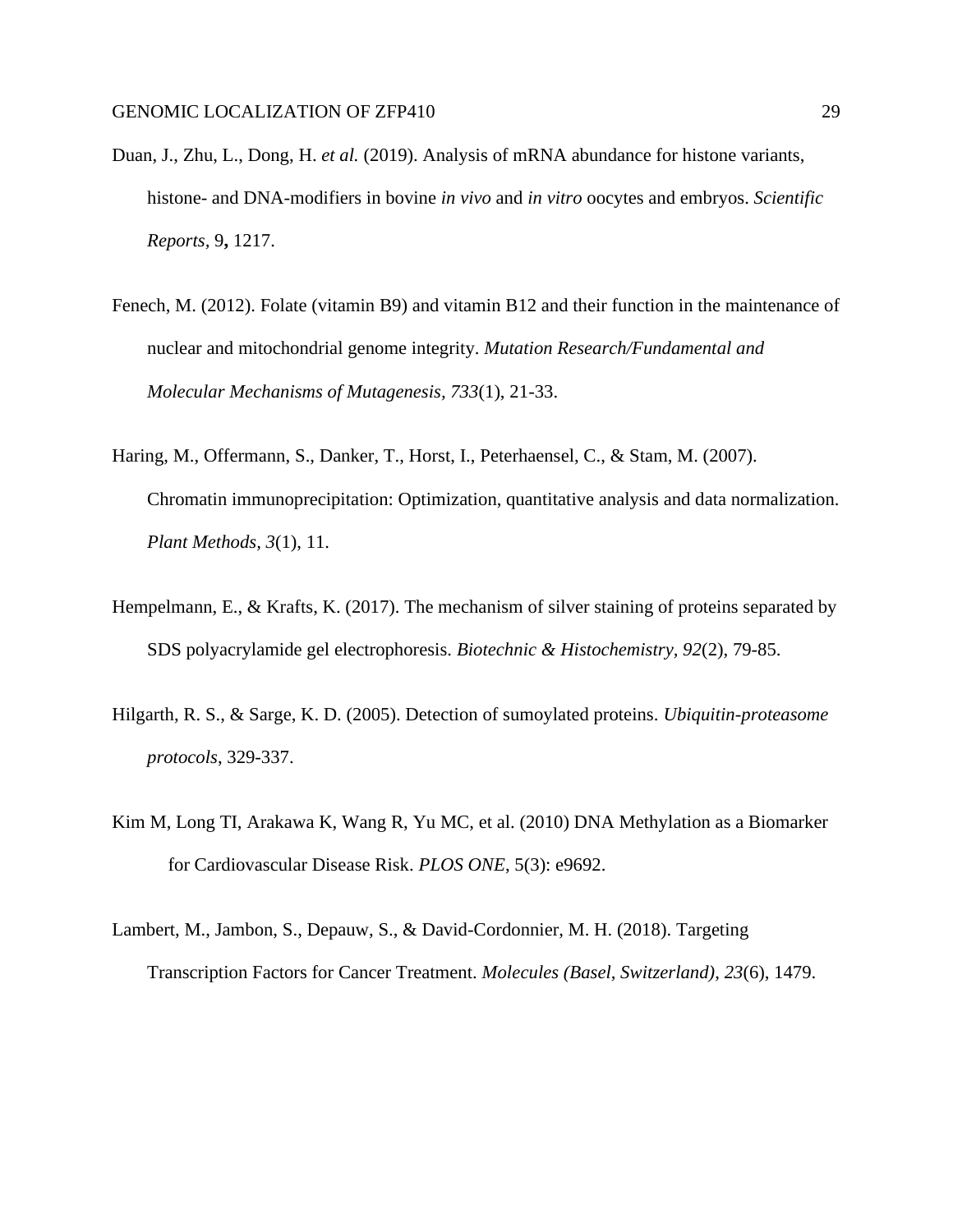- Lawton A, Morgan CR, Schreiner CR, et al. (2020). Folate-Dependent Cognitive Impairment Associated With Specific Gene Networks in the Adult Mouse Hippocampus. *Frontiers in Nutrition,* 7, 574730.
- Lee, T., & Young, R. (2013). Transcriptional regulation and its misregulation in disease. *Cell (Cambridge), 152*(6), 1237-1251.
- Milman N. (2012). Intestinal absorption of folic acid new physiologic & molecular aspects. *The Indian journal of medical research*, *136*(5), 725–728.
- Mahmoud, A. M., & Ali, M. M. (2019). Methyl Donor Micronutrients that Modify DNA Methylation and Cancer Outcome. *Nutrients*, *11*(3), 608.
- Moore, L. D., Le, T., & Fan, G. (2013). DNA methylation and its basic function. *Neuropsychopharmacology*, *38*(1), 23–38.
- Paakinaho, V., Kaikkonen, S., Makkonen, H., Benes, V., & Palvimo, J. J. (2014). SUMOylation regulates the chromatin occupancy and anti-proliferative gene programs of glucocorticoid receptor. *Nucleic Acids Research, 42*(3), 1575-1592.
- Salbaum, J. M., & Kappen, C. (2012). Genetic and epigenomic footprints of folate. *Progress in Molecular Biology and Translational Science, 108*, 129-158.
- Sousa, M. M., Steen, K. W., Hagen, L., & Slupphaug, G. (2011). Antibody cross-linking and target elution protocols used for immunoprecipitation significantly modulate signal-to noise ratio in downstream 2D-PAGE analysis. *Proteome Science, 9*(1), 45.